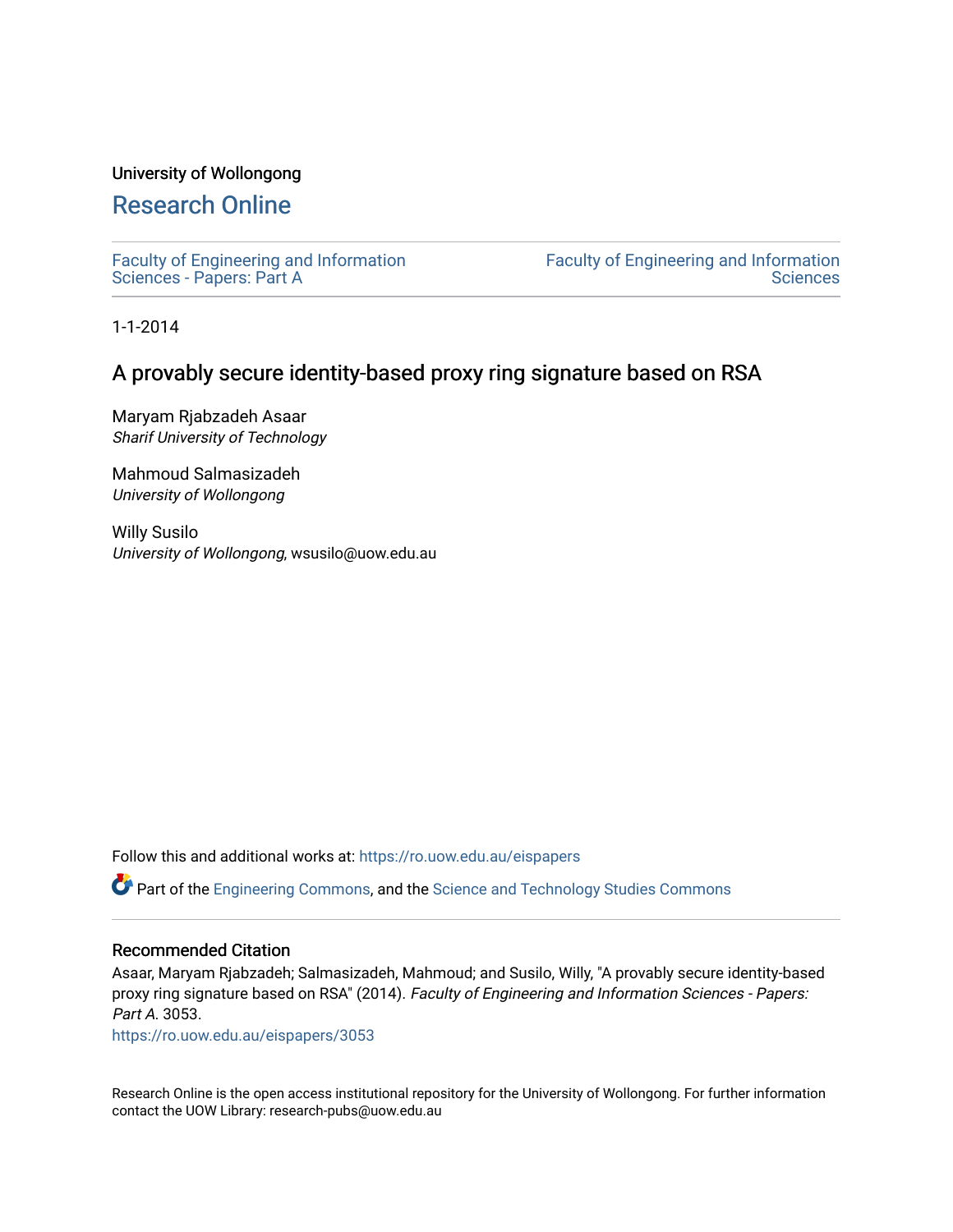# A provably secure identity-based proxy ring signature based on RSA

# **Abstract**

Proxy ring (anonymous proxy) signatures allow an entity to delegate its signing capability to a group of entities (proxy group) such that only one of the members in the proxy group can generate a proxy signature on behalf of the delegator while privacy of the proxy signer is protected. Identity-based versions of proxy ring signatures employ identity strings in place of randomly generated public keys. Our contribution is two-fold. First, we formalize a security model for identity-based proxy ring signatures. We note that there exists no formal security model for identity-based proxy ring signatures prior to our work. Second, we present the rst provably secure identity-based proxy ring signature scheme using a new paradigm called sequential aggregation. The construction is proved secure, under the one-wayness assumption of RSA, in the random oracle model by presenting a new forking lemma.We should highlight that the proxy key exposure attack cannot be applied to our scheme. Further, in contrast to the existing schemes that are based on pairings, our scheme is based on RSA; therefore, it outperforms the existing schemes in terms of eciency and practicality.

## Keywords

proxy, rsa, identity, secure, ring, provably, signature

**Disciplines** Engineering | Science and Technology Studies

# Publication Details

Asaar, M., Salmasizadeh, M. & Susilo, W. (2015). [A provably secure identity-based proxy ring signature](http://ro.uow.edu.au/eispapers/3053) [based on RSA.](http://ro.uow.edu.au/eispapers/3053) Security and Communication Networks, 8 (7), 1223-1236.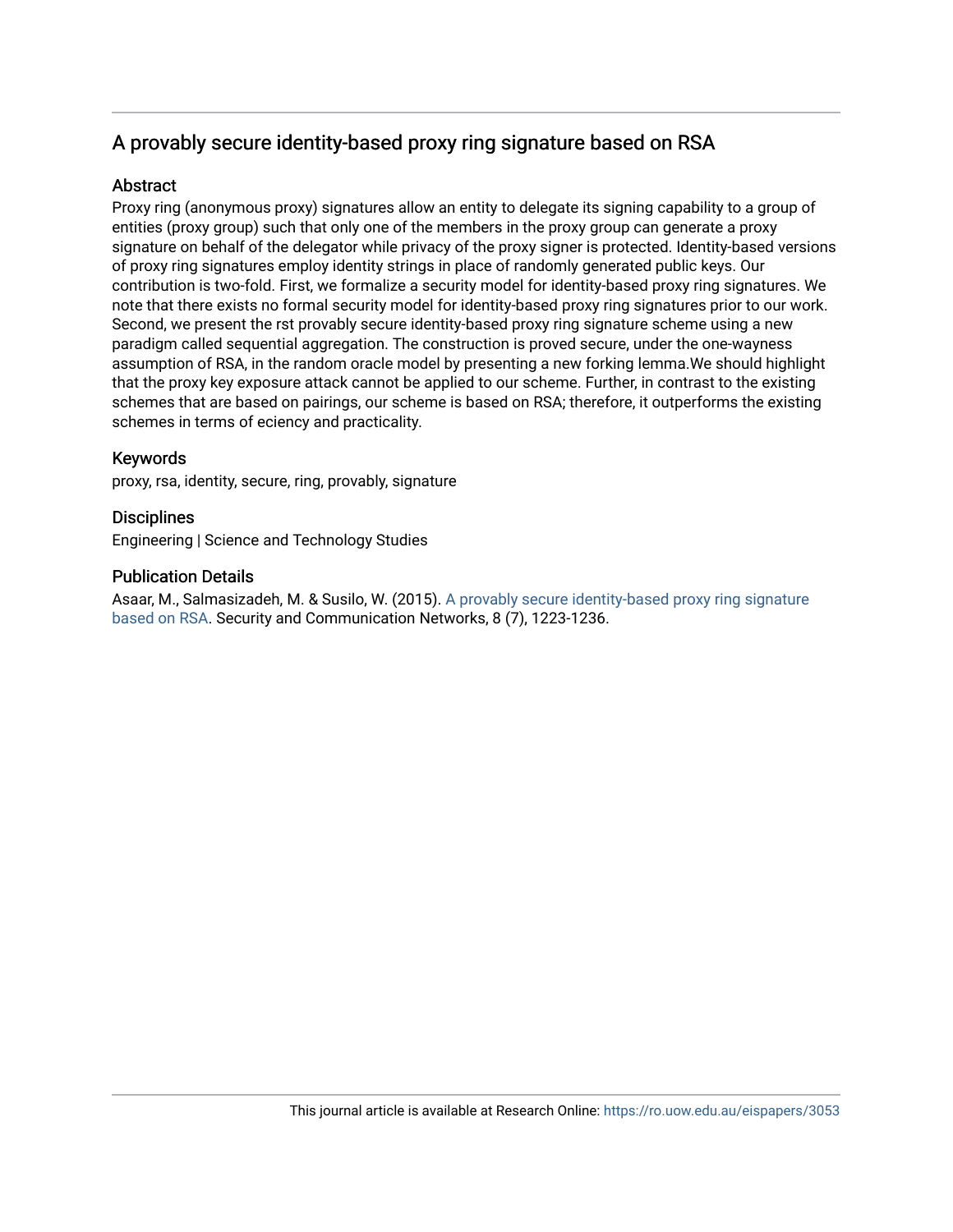# A Provably Secure Identity-based Proxy Ring Signature based on RSA

Maryam Rajabzadeh Asaar<sup>\*1</sup>, Mahmoud Salmasizadeh<sup>\*2</sup>, and Willy Susilo<sup>\*\*2</sup>

<sup>1</sup> Department of Electrical Engineering, <sup>2</sup> Electronics Research Institute (Center), Sharif University of Technology, Tehran, Iran. <sup>3</sup> Centre for Computer and Information Security Research, University of Wollongong, Australia. asaar@ee.sharif.ir, salmasi@sharif.edu, wsusilo@uow.edu.au

Abstract. Proxy ring (anonymous proxy) signatures allow an entity to delegate its signing capability to a group of entities (proxy group) such that only one of the members in the proxy group can generate a proxy signature on behalf of the delegator while privacy of the proxy signer is protected. Identity-based versions of proxy ring signatures employ identity strings in place of randomly generated public keys. Our contribution is two-fold. First, we formalize a security model for identity-based proxy ring signatures. We note that there exists no formal security model for *identity-based* proxy ring signatures prior to our work. Second, we present the first provably secure *identity-based* proxy ring signature scheme using a new paradigm called sequential aggregation. The construction is proved secure, under the one-wayness assumption of RSA, in the random oracle model by presenting a new forking lemma. We should highlight that the proxy key exposure attack cannot be applied to our scheme. Further, in contrast to the existing schemes that are based on pairings, our scheme is based on RSA; therefore, it outperforms the existing schemes in terms of efficiency and practicality.

Keywords: identity-based proxy ring signature, random oracle model, RSA assumption.

### 1 Introduction

Digital signatures are widely deployed around the world and have the backing of significant international legislation to support their use in electronic environment. One of these cryptographic primitives is *proxy* ring signature which supports ensuring service availability for the customers in distributed networks to avoid the dependency to a single server in addition to preserving privacy of proxy signers. In this work, we are interested in exploring proxy ring signatures in the identity-based setting, due to its practicality.

IDENTITY-BASED CRYPTOGRAPHY. Public-key cryptography has many different applications, but in its basic form, it requires extensive public-key infrastructure for practical use. In order to provide more flexible management of public keys the notion of identity-based cryptography was introduced by Shamir [1]. The main feature of identity-based cryptosystems is to remove the requirement of certification of the public keys. The public key of each party is obtained from its public identity, such as the IP address or email address, which can uniquely identify the party. Since the introduction of the notion in [1], various identity based schemes ([2–4]) have been proposed.

Identity-based cryptography has attracted a lot of interest since the elliptic curve pairings are shown to provide an elegant way for implementing identity-based encryption schemes. In the past ten years, the majority of identity-based cryptosystems proposed have relied on pairings. While extensive research has led to vast improvements in implementation of pairings, their computational cost is still higher than that of traditional public key algorithms which use the exponentiation operation in various groups. Moreover, pairing-based cryptosystems rely on newer and less analyzed computational assumptions in their security analysis compared to traditional schemes that are based on classical assumptions like the widely studied RSA assumption. There has been a proliferation of pairing-based assumptions whose difficulty is not widely understood and

<sup>?</sup> This research was supported in part by the Office of Vice-President for Science and Technology, I.R. Iran.

<sup>\*\*</sup> W. Susilo is supported by the Australian Research Council Discovery Project (ARC DP130101383).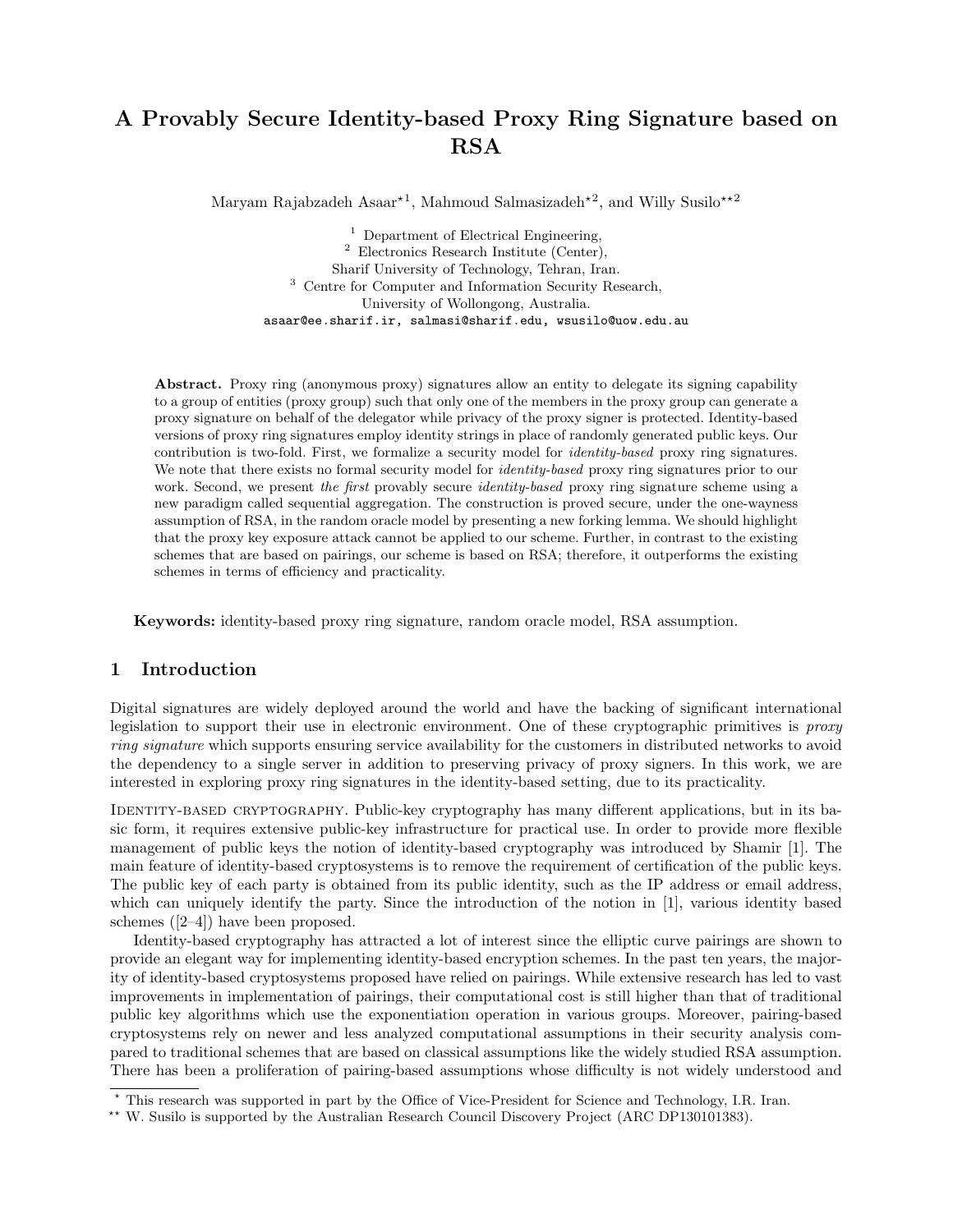whose connection to established assumptions, and to each other, remains unknown [5]. Therefore, when designing new identity-based cryptographic primitives it is desirable to diversify the computational assumptions and to use widely accepted assumptions where possible.

PROXY RING SIGNATURES. The notion of proxy signatures was introduced by Mambo et al. [6] in 1996. In a proxy signature scheme, an original signer, Alice, can delegate her signing right for signing messages to another signer, Bob, called the proxy signer. Since the introduction of the notion of proxy signatures, several variants of proxy signatures such as proxy signatures from RSA and integer factorization problem ([7–12]), identity-based proxy signature schemes based on bilinear pairings ([13–19]), designated-verifier proxy signatures ([20–22]), short proxy signature [23], proxy verifiably encrypted signatures [24], proxy signature schemes without random oracles [25], identity-based multi-proxy signatures [26], proxy ring signatures ([27– 31]) and identity-based proxy ring signatures from bilinear pairings ([32–39]) have been proposed.

In a proxy ring signature scheme, an original signer can delegate her signing right for signing messages to a group of proxy signers with different public keys, called the proxy agent, such that only one of the proxy signers in the proxy group can generate proxy signatures on behalf of the original signer while he could be anonymous. As mentioned in  $(27-29)$ , this primitive can be used when the requirement of proxy signer's privacy protection is necessary. For example, it is assumed that a parliament member would like to reveal an important news on behalf of the cabinet, while he wants to be anonymous. However, one still needs to verify public keys of proxy signers and the original signer in addition to verifying the validity of a proxy ring signature.

Cheng et al. proposed the first identity-based proxy ring signature [35] to facilitate public key certificate management of these kinds of signatures by merely employing signer's identities in place of the public keys and their certificates. Subsequently, there have been some follow-up works in the area of identity-based proxy ring signatures ([32–34, 36–39]), but unfortunately, none of them supports provable security. Hence, the formal definition and security model for identity-based proxy ring signature schemes do not yet exist in the literature.

In the proxy key exposure attack [40] proposed by Schuldt et al., it is assumed that temporal secret keys of proxy signers stored in a less trusted device can be leaked, while secure storage (for example in a TPM within a laptop) is available for long term secret keys of proxy signers. With this attack not only long term secret keys of proxy signers are compromised but also an adversary (with having proxy secret keys) can generate valid (identity-based) proxy signatures. Therefore, it is vital to consider the proxy key exposure attack when we present other extensions of proxy signatures, identity-based proxy ring signatures. Unfortunately, identity-based proxy ring signatures proposed in ([32–39]) are vulnerable to this attack.

#### 1.1 Our Contribution

The main goal of this paper is to fill the gap in the literature, by proposing a formal definition and security model for identity-based proxy ring signatures. Subsequently, we present the first provably secure identitybased proxy ring signature scheme. The paradigm used in designing this primitive is sequential aggregation of an identity-based signature and an identity-based ring signature scheme. As a result, our scheme is the first identity-based proxy ring signature scheme such that the proxy key exposure attack [40] cannot be applied to it. We achieved this by employing sequential aggregation of two signatures (i.e., the original signer's signature and the proxy signer's ring signature). This is in contrast to the previous technique that employs proxy key generation algorithm, a function of delegation and proxy long term secret key, to generate proxy secret key. The latter is vulnerable to the proxy key exposure attack since proxy secret keys are assumed to be stored on a less trusted device and there is a possibility that the adversary can find proxy secret keys and then proxy long term secret keys are compromised [40].

To prove security of the scheme, we present a new forking lemma and employ it in the proof of unforgeability. The general forking lemma [41] cannot be applied directly into our scheme since this scheme is the result of sequential aggregation of two different types of signatures such that we have two different types of random oracle responses. Hence, we need to consider the probability of happening some random responses before the forking point in the proposed forking lemma which makes it different from previous forking lemma.

We should highlight that our scheme not only is the first identity-based proxy ring signature with provable security according to a formally defined security model and is resistance against proxy key exposure attack,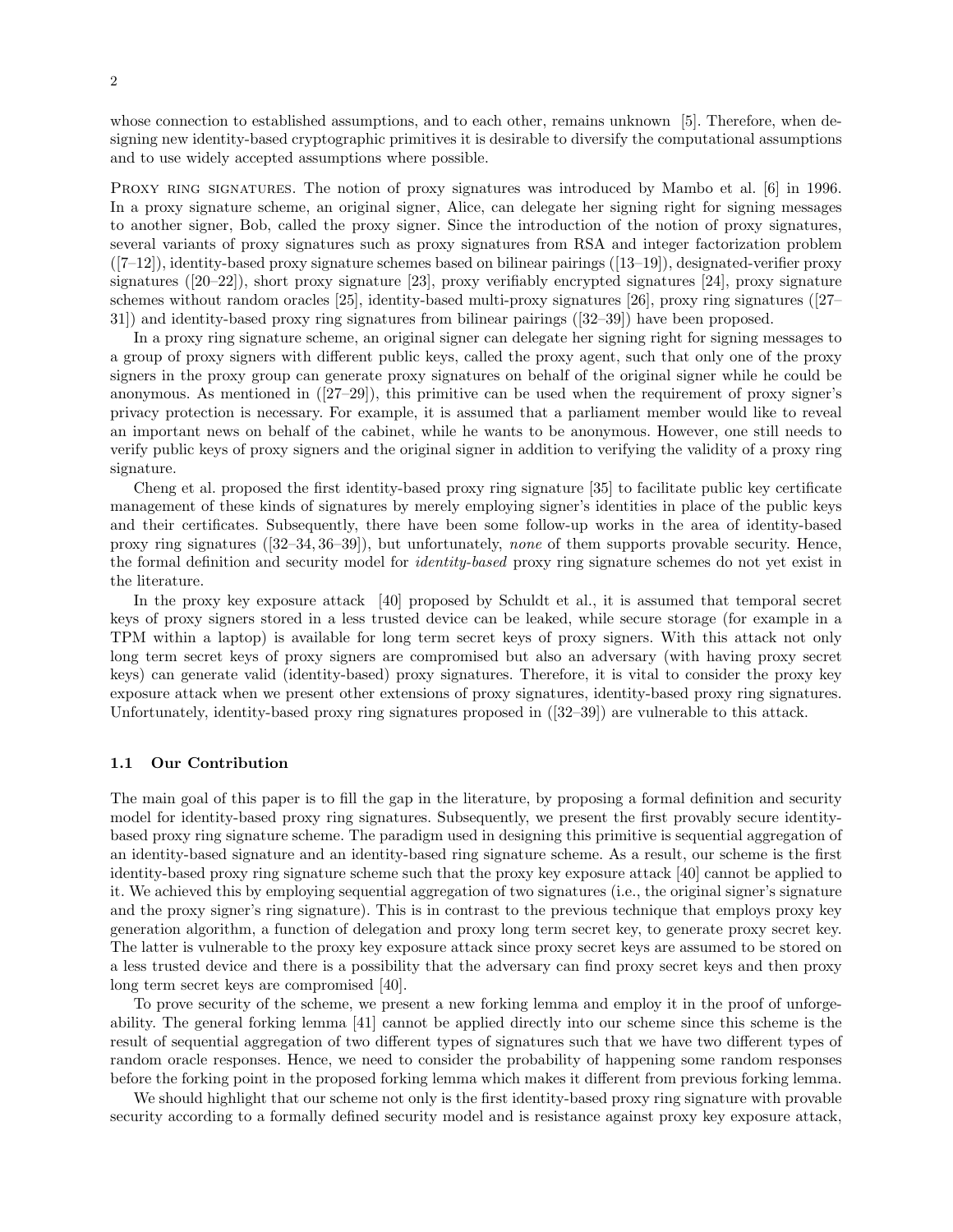but also it is the first identity-based proxy ring signature from RSA, which is more efficient than the existing constructions due to not relying on pairing computations.

#### 1.2 Paper Organization

The rest of this paper is organized as follows. Section 2 presents notations and RSA complexity assumption employed as the signature foundation. The security model of identity-based proxy ring signature including outline of the identity-based proxy signature scheme and its security properties are given in Section 2. The proposed scheme and its formal security proofs are presented in Section 3. Section 4 and 5 present the comparison and conclusion.

#### 2 Background

In this section, first we give notations used throughout the paper and review the RSA assumption, and then we present the outline and our security definitions for the identity-based proxy ring signature schemes.

#### 2.1 Notations.

If S is a set, then  $s \stackrel{\$}{\leftarrow} S$  denotes the operation of assigning to s an element of S chosen uniformly at random, and if  $(i_0, ..., i_z)$  is a vector, then  $i \in (i_0, ..., i_z)$  means that  $\exists 0 \leq u \leq z \ i = i_u$ . If  $x_1, x_2, ...$  are objects then  $x_1||x_2||...$  denotes an encoding of them as strings from which the constituent objects are effectively recoverable. Let  $\perp$  be an empty string and  $\theta \leftarrow C(x_1,...)$  stands for the operation of assigning the output of algorithm C on inputs  $x_1, \ldots$  to  $\theta$ . Let A be an algorithm which has access to H, K, KeyExtract, DelegationGen and ProxyRingSign oracles of a signature scheme, and can win a game in which a security property of the scheme is violated by A. If algorithm A is  $(t, q_h, q_k, q_e, q_d, q_{prs}, \epsilon)$ -bounded, we mean that the algorithm A which runs in time at most t, makes at most  $q_h$  queries to random oracle H,  $q_k$  queries to random oracle K,  $q_e$  queries to KeyExtract oracle,  $q_d$  queries to DelegationGen and  $q_{prs}$  queries to ProxyRingSign oracle can win the game with probability at least  $\epsilon$ . If probability of an algorithm in doing some tasks is negligible, it means that its value is less than inverse of a polynomial of input's length for all sufficiently large values of input's length.

#### 2.2 The RSA assumption.

An RSA key generator  $KG_{rsa}$  is an algorithm that generates triplets  $(N, e, d)$  such that N is the product of two large primes p and q and  $ed = 1 \mod \varphi(N)$ , where  $\varphi(N) = (p-1)(q-1)$ . The advantage of an algorithm B in breaking the one-wayness of RSA related to  $KG_{rsa}$  is defined as

$$
Adv_{KG_{rsa}}^{ow-rsa}(B) = \Pr\left[\begin{matrix} (N, e, d) \stackrel{\$}{\leftarrow} KG_{rsa}; \gamma \stackrel{\$}{\leftarrow} \mathbb{Z}_N; \\ y = \gamma^e \bmod N; \\ \gamma \longleftarrow B(N, e, y) \end{matrix}\right]. \tag{1}
$$

We say that B,  $(t', \epsilon')$ -breaks the one-wayness of RSA with respect to  $KG_{rsa}$  if it runs in time at most t' and has advantage  $Adv^{ow-rsa}_{KG_{rsg}}(B) \ge \epsilon'$ . We say that the RSA function associated to  $KG_{rsa}$  is  $(t', \epsilon')$ -one-way if no algorithm B, can  $(t', \epsilon'')$ -break it.

#### 2.3 Outline of identity-based proxy ring signature schemes

When describing the signature scheme, let identity of each original signer be  $ID_0$ , and identity set of proxy agent and each subset of that be  $ID$  and  $ID$ , respectively. The indices used in the signature description have no global meaning outside this protocol instance which means that there is no certified relationship between indices and identities, and just serve as local pointers for original and proxy signers. An identity-based proxy ring signature scheme consists of five algorithms: ParaGen, KeyExtract, DelegationGen, ProxyRingSign and ProxyRingVer as follows.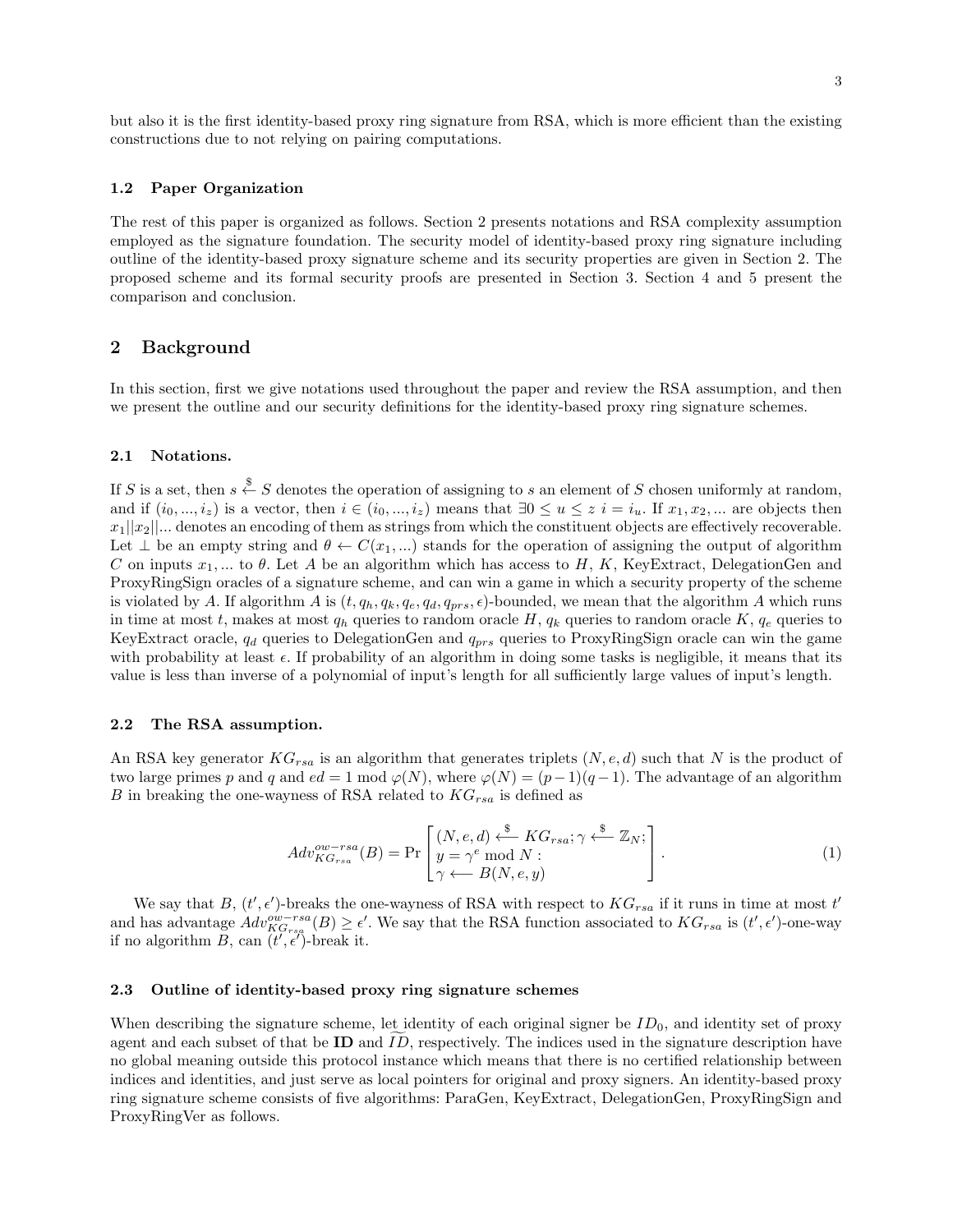- ParaGen: This algorithm takes as input the system security parameter  $l$  and outputs system's parameters *Para* and the system's master key  $(msk, mpk)$ , i.e.  $(Para, (msk, mpk)) \leftarrow ParaGen(l)$ .
- KeyExtract: This algorithm takes as input the system's parameter  $Para$ , master public key mpk, master secret key msk, and an identity  $ID_u$ . It outputs the corresponding secret key  $x_u$  for the identity  $ID_u$ , i.e.  $x_u \leftarrow KeyExtract(Para, mpk, msk, ID_u).$
- DelegationGen: This algorithm takes as input the system's parameter  $Para$ , the master public key mpk, an identity  $ID_0$  and an identity set **ID**, including at least two identities, for an original signer and a proxy agent, respectively. It also takes as input the secret key  $x_0$  of the original signer with identity  $ID_0$  and a message space descriptor  $w \subseteq \{0,1\}^*$  for which the original signer with identity  $ID_0$  delegates its signing right to a proxy agent with identity set **ID**, then, it outputs a delegation  $\sigma_0 \leftarrow DelegationGen(Para, mpk, ID_0, ID, w, x_0).$
- ProxyRingSign: This algorithm takes as input the system's parameter  $Para$ , the master public key mpk, the identity set ID of proxy signers including at least two identities, a valid delegation  $\sigma_0$  for a message space descriptor w and an identity set ID of proxy signers such that  $ID \subseteq ID$  and the delegation indicates that an original signer with identity  $ID_0$  delegates its signing right on w to a proxy agent with identity set **ID**, a proxy signer's secret key  $x_j$  corresponding to an identity  $ID_j \stackrel{\$}{\leftarrow} \widetilde{ID} \subseteq ID$  and a message  $m \in w$ , then, it outputs the identity-based proxy ring signature  $\theta$  on behalf of the original signer with identity  $ID_0$ , i.e.  $\theta \leftarrow ProxyRingSign(Para, mpk, ID_0, ID, ID, (m, w, \sigma_0), x_i)$ .
- ProxyRingVer: This algorithm takes as input the system's parameter  $Para$ , an original signer's identity  $ID_0$ , the proxy signers' identity sets **ID** and ID, a message space descriptor w, a signed message m and a proxy ring signature  $\theta$ , then, it outputs 1 if  $\theta$  is a valid identity-based proxy ring signature of the message m which means that it satisfies the verification equation,  $m \in w$  and  $ID \subseteq ID$  and outputs 0 otherwise, i.e.  $\{0,1\} \leftarrow ProxyRingVer(Para, mpk, ID_0, ID, ID, w, m, \theta).$

#### 2.4 Security models of identity-based proxy ring signature schemes

An identity-based proxy ring signature must satisfy two independent notions of security: unforgeability and privacy of proxy signer' identity. We present the first formal definitions for unforgeability and privacy of proxy signer's identity, respectively. To achieve existential unforgeability against adaptive chosen message (chosen warrant: chosen message space descriptor and identity set of proxy signers) and chosen identity attack for identity-based proxy ring signature schemes, three types of potential adversaries as mentioned in [27] are considered as follows.

- Type I: This type adversary  $A_I$  only has identities of the original signer and proxy signers, and aims to forge a valid identity-based proxy ring signature w.r.t. identities of the original signer and proxy signers.
- Type II: This type adversary  $A_{II}$  has secret keys of some (one/all) proxy signers in a proxy group in addition to identities of the original signer and proxy signers, and aims to forge a valid identity-based proxy ring signature w.r.t. identities of the original signer and proxy signers.
- Type III: This type adversary  $A_{III}$  has the secret key of the original signer in addition to identities of the original signer and proxy signers, and aims to forge a valid identity-based proxy ring signature w.r.t. identities of the original signer and proxy signers.

Clearly, if an identity-based proxy ring signature scheme is secure against Type II (or Type III) adversaries then it is also secure against Type I adversary. Unforgeability against Type I, Type II and Type III adversaries  $(A_I, A_{II} \text{ and } A_{III})$  is formalized using the following game between a challenger C and an adversary A.

1. Setup: C runs the ParaGen algorithm with a security parameter l to obtain system's parameter para and the master key  $(mpk, msk)$ , then it sends  $(mpk, para)$  to A.

A issues a polynomially bounded number of queries to the following oracles adaptively: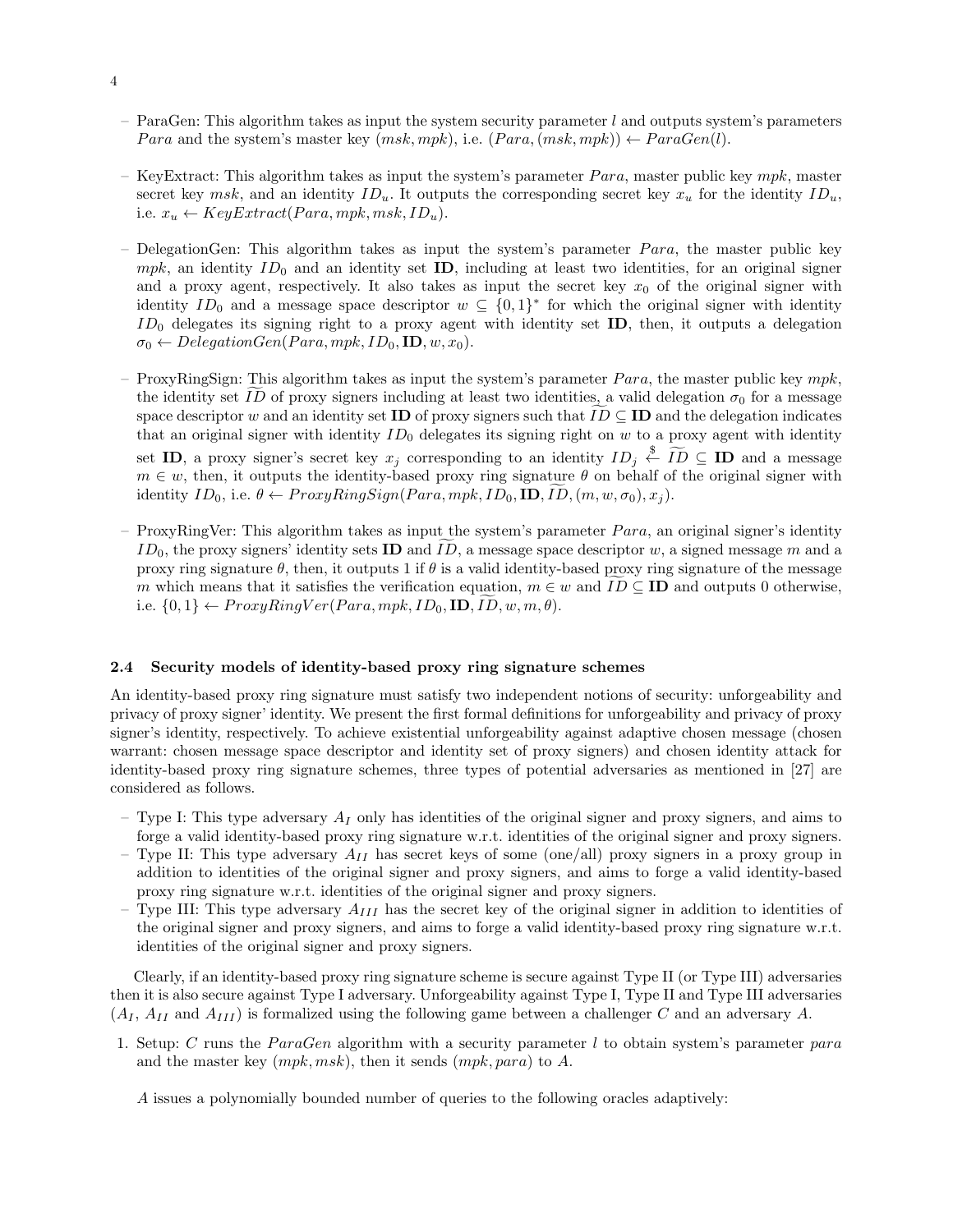- 2. KeyExtract queries: A can ask for the secret key corresponding to each identity  $ID_u$ , then C returns the private key  $x_u$  to the adversary with running the KeyExtract algorithm.
- 3. DelegationGen queries: Adversary A can request a delegation under the identity  $ID_0$  of an original signer on a message space descriptor  $w$  and an identity set **ID** of its choice for which the original signer with identity  $ID_0$  delegates its signing right on w to a proxy agent with identity set **ID**. In response, C runs the KeyExtract algorithm to obtain the secret key  $x_0$  of the original signer, and returns  $\sigma_0 \leftarrow DelegationGen(Para, mpk, ID_0, ID, w, x_0)$  to A.
- 4. ProxyRingSign queries: Adversary A can request the proxy ring signature of m w.r.t.  $\widetilde{ID}$  to C. In addition, adversary A provides a delegation  $\sigma_0$  of an original signer with identity ID<sub>0</sub> for a message space descriptor  $w$  and an identity set **ID** of proxy signers. This delegation was obtained from DelegationGen algorithm or was generated by adversary A.

Algorithm C checks that  $\sigma_0$  is a valid delegation in which the original signer with identity  $ID_0$  delegates its signing right for the message space descriptor w to the proxy agent with identity set ID; that  $ID \subseteq ID$ ; and that  $m \in w$ . If any of these fails to hold, returns  $\perp$ . Otherwise, C runs the KeyExtract algorithm to obtain the secret key  $x_j$  corresponding to one of the proxy signers with identity  $ID_j$  such that  $ID_j \overset{\$}{\leftarrow} \widetilde{ID}$ . Next, C runs ProxyRingSign algorithm  $\theta \leftarrow ProxyRingSign(Para, mpk, ID_0, ID, ID, (m, w, \sigma_0), x_i)$  to generate the proxy ring signature  $\theta$  and returns it to the adversary A.

5. Finally, A outputs a valid identity-based proxy ring signature  $(m^*, w^*, \theta^*)$  w.r.t. original signer's identity  $ID_0^*$  and proxy signers' identity sets  $ID^*$  and  $ID^* \subseteq ID^* \setminus \widehat{ID^*}$ , where  $\widehat{ID^*}$  is the set of corrupted proxy signers, and wins the game if the following conditions hold.

For  $A = A_I$ :

- $-E_0: ID^*$  and all identities in  $ID^*$  have not been requested to the KeyExtract oracle which means that  $A_I$  does not have secret keys corresponding to them.
- $E_1$ : The pair  $(w^*, \mathbf{ID}^*)$  has not been requested as one of the DelegationGen queries under the identity  $ID_0^*$ .
- $E_2$ :  $m^*$  has not been requested as one of the ProxyRingSign queries under the identity set  $\widetilde{ID^*}$ .

The formal definition of existential unforgeability against adversary  $A_I$  is expressed in Definition 1.

**Definition 1.** An identity-based proxy ring signature is  $(t, q_h, q_e, q_d, q_{prs}, \epsilon)$ -existentially unforgeable against adaptive chosen message (warrant) and chosen identity attack if there is no  $(t, q_h, q_e, q_d, q_{prs}, \epsilon)$ -bounded adversary A which wins the aforementioned game.

- For  $A = A_{II}$ :
- $− E_0$ :  $ID_0^*$  has not been requested as one of the KeyExtract queries which means  $A_{II}$  does not have the secret key corresponding to  $ID_0^*$ .
- $E_1$ : The pair  $(w^*, \mathbf{ID}^*)$  has not been requested as one of the DelegationGen queries under the identity  $ID_0^*$ ..

The formal definition of existential unforgeability against adversary  $A_{II}$  is expressed in Definition 2.

**Definition 2.** An identity-based proxy ring signature is  $(t, q_h, q_e, q_d, \epsilon)$ -existentially unforgeable against adaptive chosen message (warrant) and chosen identity attack if there is no  $(t, q_h, q_e, q_d, \epsilon)$ -bounded adversary A which wins the aforementioned game.

For  $A = A_{III}$ :

- $E_0$ : Each identity in  $\widetilde{ID}^*$  has not been requested as one of the KeyExtract queries which means that  $A_{III}$  does not have the secret keys corresponding to identities in  $\widetilde{ID^*}$ .
- $E_1: m^*$  has not been requested as one of the ProxyRingSign queries under identity set  $ID^* \subseteq ID^*$ .

The formal definition of existential unforgeability against adversary  $A_{III}$  is expressed in Definition 3.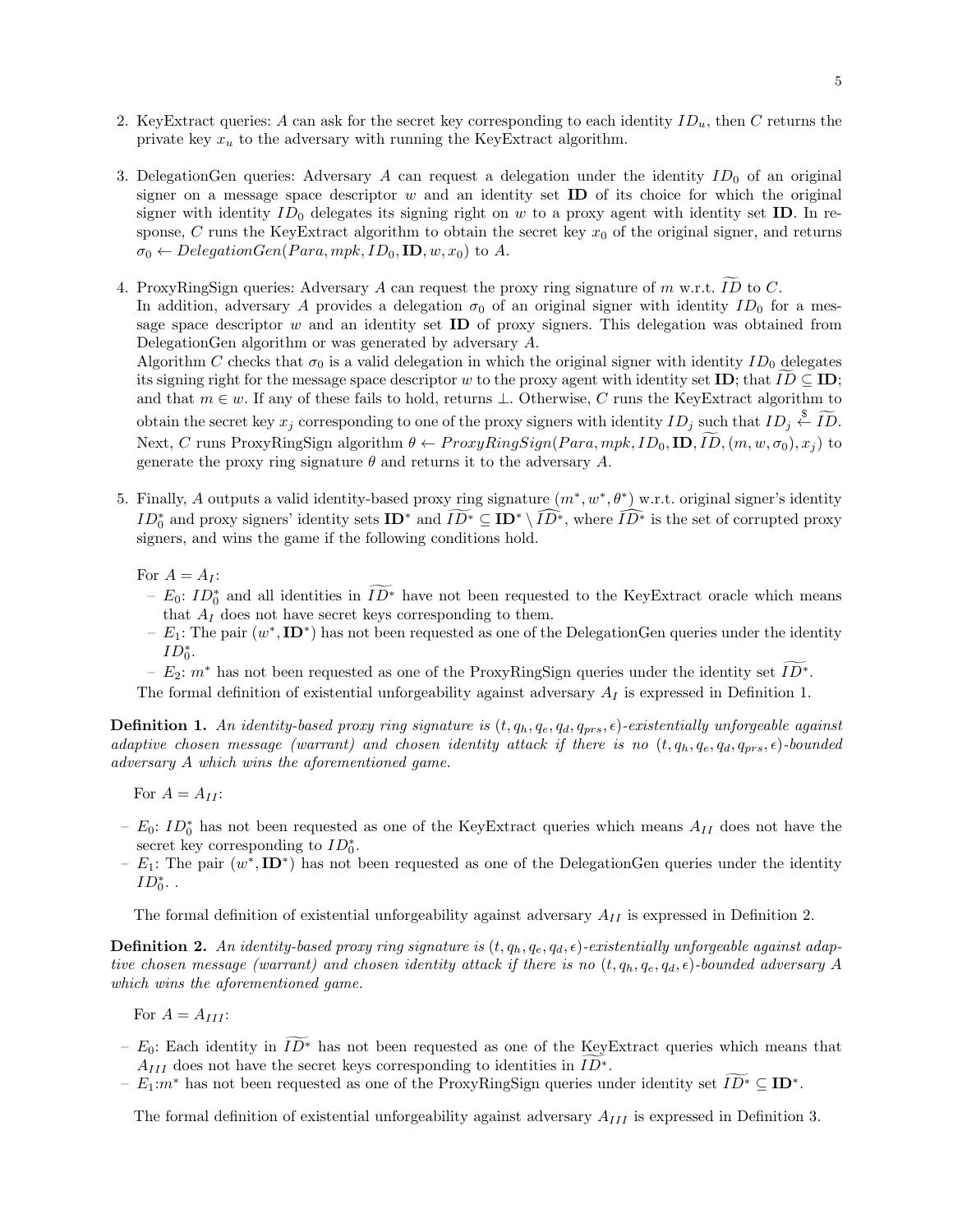**Definition 3.** An identity-based proxy ring signature is  $(t, q_h, q_e, q_{prs}, \epsilon)$ - existentially unforgeable against adaptive chosen message (warrant) and chosen identity attack if there is no  $(t, q_h, q_e, q_{prs}, \epsilon)$ -bounded adversary A which wins the aforementioned game.

Privacy of proxy signer's identity (PPSI) in an identity-based proxy ring signature means that it should be infeasible for any probabilistic polynomial time  $(PT)$  distinguisher D to tell which proxy signer in a proxy group generates  $\theta$  on a message m. To have a formal definition for this property consider the following game between a challenger C and a distinguisher D.

1. Setup: C runs the ParaGen algorithm with a security parameter l to obtain system's parameter para and the master key  $(mpk, msk)$ , then it sends  $(mpk, para)$  to D.

The distinguisher D issues a polynomially bounded number of KeyExtract, DelegationGen and ProxyRingSign queries adaptively as explained in the forgery game.

- 2. the distinguisher D chooses two honest identities  $ID_1$  and  $ID_2$  (D never make KeyExtract query for these two identities), and makes a DelegationGen and ProxyRingSign query on  $(w, ID)$  under an identity  $ID_0$  and on the message  $m \in w$  under the identity set  $\widetilde{ID} = \{ID_1, ID_2\} \subseteq \mathbf{ID}$ , respectively. In response, C chooses  $j \stackrel{\$}{\leftarrow} \{1,2\}$ , runs KeyExtract for  $ID_0$  and  $ID_j$  to obtain their corresponding secret keys, and runs DelegationGen on  $(w, \text{ID})$  under the identity  $ID_0$  to obtain  $\sigma_0$  and returns  $\theta \leftarrow ProxyRingSign(Para, mpk, ID_0, ID, ID, (w, m, \sigma_0), x_i)$  to D.
- 3. Finally, the distinguisher D outputs j' and wins the game if  $j' = j$ .

The formal definition for privacy of proxy signer's identity is given in definition 4.

Definition 4. (Privacy of the proxy signer's identity). An identity-based proxy ring signature scheme is  $(t, q_h, q_e, q_d, q_{prs}, \epsilon + \frac{1}{2})$ -PPSI-secure if there is no  $(t, q_h, q_e, q_d, q_{prs}, \epsilon + \frac{1}{2})$ -bounded adversary D which can win the aforementioned game.

If the probability is equal to  $\frac{1}{2}$ , the scheme satisfies privacy of the proxy signer's identity perfectly.

### 3 Our identity-based proxy ring signature scheme

In this section, we present an identity-based proxy ring signature scheme using a new paradigm called sequential aggregation of GQ identity-based signature [42] and GQ identity-based ring signature scheme [43]. The main reason of employing this paradigm is to ensure that the proxy key exposure attack does not have any impact on the scheme. Our scheme generates an identity-based proxy ring signature scheme in a way that a delegation is original signer's GQ identity-based signature on a message space descriptor and proxy signers' identities concatenated with "11"<sup>4</sup> to differentiate delegations from standard signatures, and a proxy ring signature is sequential aggregation of a delegation and a ring signature generated by one of the proxy signers on a message, which belongs to the message space descriptor concatenated with "11" to differentiate them from sequential aggregation of delegations and ordinary ring signatures generated by proxy signers. We note that the trick to concatenate with "11", as suggested by Boldyreva et al. [44], prevents trivial attacks to the scheme.

#### 3.1 Details of identity-based proxy ring signature scheme

In this section, we present the details of identity-based proxy ring signature scheme. When describing the signature scheme, let identity of each original signer be  $ID_0$ , and identity set of each proxy agent and each subset of that be ID and  $ID$ , respectively. The indices used in the signature description have no global

 $\frac{4}{4}$  We borrow this technique from Boldyreva et al. [44] to realize this.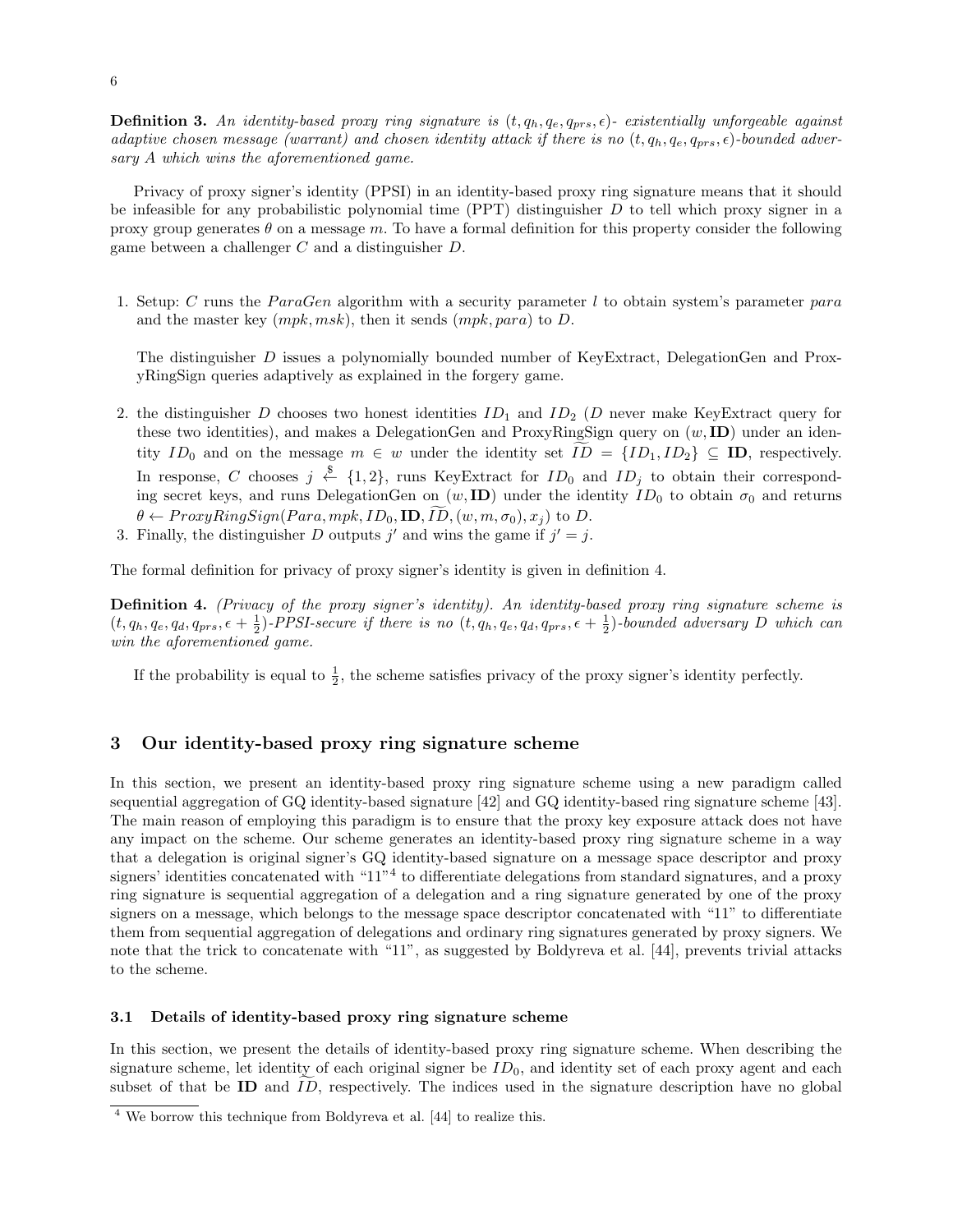meaning outside this protocol instance which means that there is no certified relationship between indices and identities, and just serve as local pointers for original and proxy signers.

It is assumed that  $n \geq 2$  is the number of identities for proxy signers in the proxy agent, and  $z \geq 2$  is the size of each subset  $ID$  of **ID**. Our scheme consists of five algorithms as follows.

- 1. Setup: The system parameters are as follows. Let  $l_1$  and  $l_N \in \mathbb{N}$  and let  $K : \{0,1\}^* \to \{0,1\}^{l_1}$  and  $H: \{0,1\}^* \to \mathbb{Z}_N^*$  be random oracles. Let  $KG_{rsa}$  be a RSA key pair generator that outputs triplets  $(N, e, d)$  such that  $\varphi(N) > 2^{l_N}$  and with prime encryption exponents e of length strictly greater than  $l_1$  bits. The key distribution center runs  $KG_{rsa}$  to generate RSA parameters  $(N, e, d)$ . It publishes  $mpk = (N, e)$  as the master public key, and keeps the master secret key  $msk = d$  secret. Therefore, public parameters are  $Para = \{K, H\}$  and  $mpk$ .
- 2. KeyExtract: On input master secret key  $msk = d$  and the user identity  $ID_u$ , the key distribution center computes  $x_u = H(ID_u)^d \mod N$ , and sends the user secret key  $x_u$  over a secure and authenticated channel to the user with identity  $ID_u$ .
- 3. DelegationGen: Let  $w$  be a message space descriptor for which an original signer with identity  $ID_0$  would like to delegate her signing right to a group of proxy signers with an identity set ID, the delegation is  $\sigma_0 = (R_0, s_0) = (r_0^e \bmod N, r_0 x_0^{c_0} \bmod N)$ , where  $r_0 \stackrel{\$}{\leftarrow} \mathbb{Z}_N^*$  and  $c_0 = K(R_0||w||\mathbf{ID}||11)$ . Then, the original signer publishes the delegation  $\sigma_0$  on  $(w, \text{ID})$ .
- 4. ProxyRingSign: A proxy signer with identity  $ID_j \stackrel{\$}{\leftarrow} \widetilde{ID} \subseteq ID$   $(j \in \{1, ..., z\})$  can sign a message  $m \in w$ anonymously on behalf of the original signer with identity  $ID_0$  with his secret key  $x_j$  and the delegation  $\sigma_0$  as follows.
	- $-$  For  $1 \le u \ne j \le z$ , the proxy signer  $ID_j$  chooses  $r_u \stackrel{\$}{\leftarrow} \mathbb{Z}_N^*$ , and computes  $R_u = r_u^e \mod N$  and  $c_u = K(R_u||\mathbf{ID}||\widetilde{ID}||R_0||w||m||11).$
	- The proxy signer  $ID_j$  chooses  $r \stackrel{\$}{\leftarrow} \mathbb{Z}_N^*$ , and computes  $R_j = r^e[\prod_{u \neq j} H(ID_u)^{-c_u}]$  modN and  $c_j =$  $K(R_i||\textbf{ID}||ID||R_0||w||m||11).$
	- The proxy signer  $ID_j$  computes  $s = s_0 x_j^{c_j} r \prod_{u \neq j} r_u \mod N$ .
	- The proxy ring signature is  $\theta = (R_0, ..., R_z, s)$  on the message m and the message space descriptor w w.r.t. original signer's identity  $ID_0$  and a subset  $ID \subseteq ID$  of proxy signers.
- 5. ProxyRingVer: Given the identity  $ID_0$  of an original signer and identity sets **ID** and  $\widetilde{ID}$  of the proxy signers, a message space descriptor w, a message m, and a proxy ring signature  $\theta$ , a verifier operates as follows:
	- Checks if  $m \in w$ , otherwise, it stops.
	- Checks if  $ID ⊆ ID$ , otherwise, it stops.
	- Accepts the proxy ring signature if and only if  $s^e = R_0 H(ID_0)^{c_0} \prod_{u=1}^z R_u H(ID_u)^{c_u}$ , where  $c_0 =$  $K(R_0||w||\textbf{ID}||11)$  and  $c_u = K(R_u||\textbf{ID}||ID||R_0||w||m||11)$  for  $1 \le u \le z$ .

#### 3.2 Analysis of the scheme

In this section, we verify the correctness, and prove the privacy of the proxy signer's identity and existential unforgeability of the proposed scheme in the random oracle model (see [45] for the background).

In order to prove unforgeability of the proposed scheme, we need to show that it is unforgeable against adversaries of types II and III (as defined in Section 2.4). Since our security proofs are quite similar in both cases, we have parametrized these proofs to prevent unnecessary repetitions of arguments. Hence, just for notational settings, we refer to the adversary as  $A_{(1-\zeta)I+\zeta II}$  in which the parameter  $\zeta \in \{0,1\}$  makes the difference between adversaries of types II and III (i.e. notationally we assume that we have an adversary of type II,  $A_{II}$ , when  $\zeta = 0$  and an adversary of type III,  $A_{III}$ , when  $\zeta = 1$ ). Note that, the proofs for different values of  $\zeta$  are independent.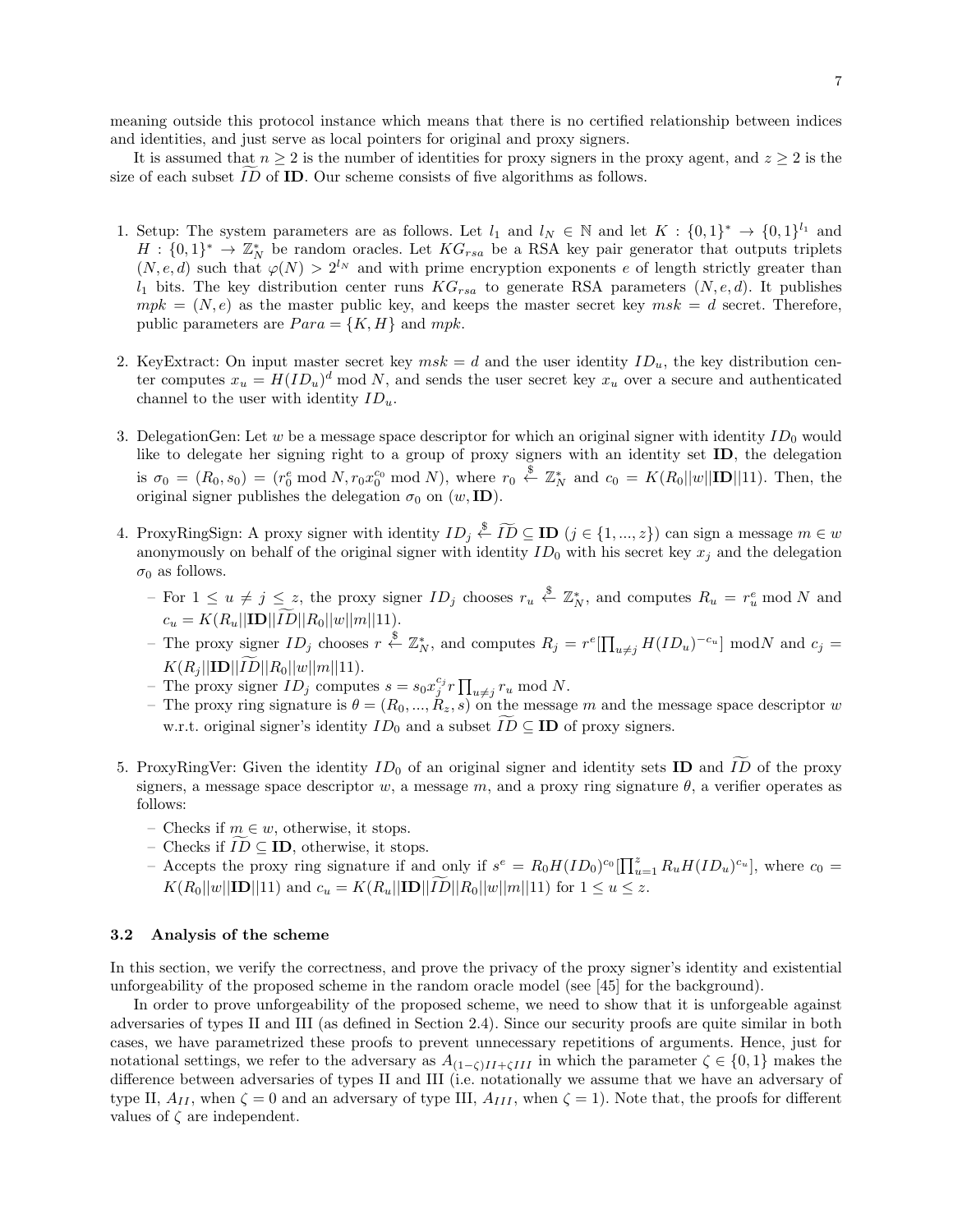To prove the security of our proposed scheme, and by contradiction, assuming an adversary  $A_{(1-\zeta)II+\zeta III}$ , we show that there is a solver (algorithm  $B$ ) that can solve a random instance of the RSA problem with a non-negligible probability. To do this, we first show that there exists a simulator called  $C_{A_{(1-\zeta)II+\zeta III}}$  that can simulate the signature scheme without knowing the secret key(s) of the honest signer(s), and runs the adversary  $A_{(1-\zeta)I\to I\{II\}}$  as its sub-routine. In this regard, we compute the run-time and a lower-bound for the success (returning a useful output  $({R_u}_{0 \le u \le z}, {s, {c_u}_{0 \le u \le z}, {x_u}_{0 \le u \le z}, m, w)$  (see Definition 5)) probability of this simulator in terms of the run-time and success (returning a valid forgery  $\theta = (R_0, ..., R_z, s, c_0, ..., c_z)$ ) on a message m under the message space descriptor w w.r.t. original signer's identity  $ID_0$  and a subset  $ID \subseteq ID$ of proxy signers) probability of the adversary and the number of queries to the oracles (see Lemma 1).

At the final stage, we use a forking strategy to solve an instance  $(N, e, y)$  of the RSA problem, using a useful pair (see Definition 6) of the simulator  $C_{A_{(1-\zeta)II}+\zeta III}$  when the random string used in both simulations are the same. Hence, we concentrate on computing a lower bound for the probability of producing such a useful pair and solving the RSA instance as the main body of the solver algorithm  $B$  (see Lemma 3). We should highlight that the general Forking Lemma [41] cannot be applied directly into our scheme since this scheme is the result of sequential aggregation of two different types of signatures such that we have two different types of random oracle responses. Hence, we need to consider the probability of happening some random responses before the forking point in the proposed forking lemma, and this is the main difference of our Forking Lemma from previous ones.

Our main result on the security of the proposed scheme is summarized in Theorem 1, where the parameter  $\zeta$  is used to code the result for both adversaries of types II and III.

To start let us verify the correctness of the proposed scheme. Note that, all computations are done modulo N, but we omit this for simplicity.

$$
s^{e} = s_{0}^{e}(x_{j}^{c_{j}}r \prod_{u \neq j} r_{u})^{e}
$$
  
=  $s_{0}^{e}(x_{j}^{e})^{c_{j}}r^{e}(\prod_{u \neq j} r_{u}^{e})$   
=  $R_{0}H(ID_{0})^{c_{0}}H(ID_{j})^{c_{j}}R_{j} \prod_{u \neq j}(H(ID_{u})^{c_{u}})(\prod_{u \neq j} R_{u})$   
=  $R_{0}H(ID_{0})^{c_{0}}[\prod_{u=1}^{z} R_{u}H(ID_{u})^{c_{u}}].$  (2)

The equality  $r^e = R_j \prod_{u \neq j} H(ID_u)^{c_u}] \text{ mod } N$  is used in Eq. (2).

**Definition 5.** Let  $\zeta \in \{0,1\}$  be a constant and the algorithm  $C_{A_{(1-\zeta)II+\zeta III}}$  return  $(\{R_u\}_{0\leq u\leq z}, s, \{c_u\}_{0\leq u\leq z},$  ${x_u}_{0 \le u \le z}$ , m, w) derived from a valid forgery  $((ID_0, ID \subseteq ID, m, w), \theta)$  produced by an adversary  $A_{(1-\zeta)II+\zeta III}$ when  $C_{A_{(1-\zeta)I\setminus\{I\}\setminus\{II\}}}$  simulates the signature scheme. The tuple  $(\{R_u\}_{0\leq u\leq z}, s, \{c_u\}_{0\leq u\leq z}, \{x_u\}_{0\leq u\leq z}, m, w)$ is a useful output if  $s^e = R_0(x_0^e y^{1-\zeta})^{c_0} \prod_{u=1}^z R_u(x_u^e y^{\zeta})^{c_u}$  holds.

**Lemma 1.** Let  $\zeta \in \{0,1\}$  and  $z \geq 2$  be a constant and  $l_N$  be a security parameter. Assuming the existence of an  $(t, q_h, q_k, q_e, (1 - \zeta)q_d, \zeta q_{prs}, \epsilon)$ -bounded adversary  $A_{(1-\zeta)II+\zeta III}$  with success probability at least  $\epsilon$  and run-time t, there exists a simulator  $C_{A_{(1-\zeta)II+\zeta III}}$  for the signature scheme that does not use the secret key(s) of the honest signer(s), and produces a useful output  $({R_u}_{0 \le u \le z}, {s, {c_u}_{0 \le u \le z}, {x_u}_{0 \le u \le z}, m, w)$  such that,

a) the success probability of  $C_{A_{(1-\zeta)I\uparrow}+\zeta_{III}}$  is greater than

$$
\varepsilon \stackrel{\text{def}}{=} \zeta \left( \frac{\epsilon}{2^{2z} q_e^z} - (2q_{prs}^2 + q_{prs} q_k) 2^{-l_N} \right) + (1 - \zeta) \left( \frac{\epsilon}{4q_e} \right)
$$

$$
- (2q_d^2 + q_d q_k) 2^{-l_N},
$$

b) the run-time of  $C_{A_{(1-\epsilon)II}+\epsilon III}$  is less than

$$
\tau \stackrel{\text{def}}{=} t + (1q_e + 1q_h + (1 - \zeta)2q_d + \zeta 2zq_{prs})t_{exp},
$$

where  $t_{exp}$  is the time of one exponentiation in  $\mathbb{Z}_N^*$ , and  $q_h$ ,  $q_k$ ,  $q_e$ ,  $q_d$  and  $q_{prs}$  are the number of queries to the random oracle H, the random oracle K, KeyExtract, DelegationGen and ProxyRingSign oracle, respectively.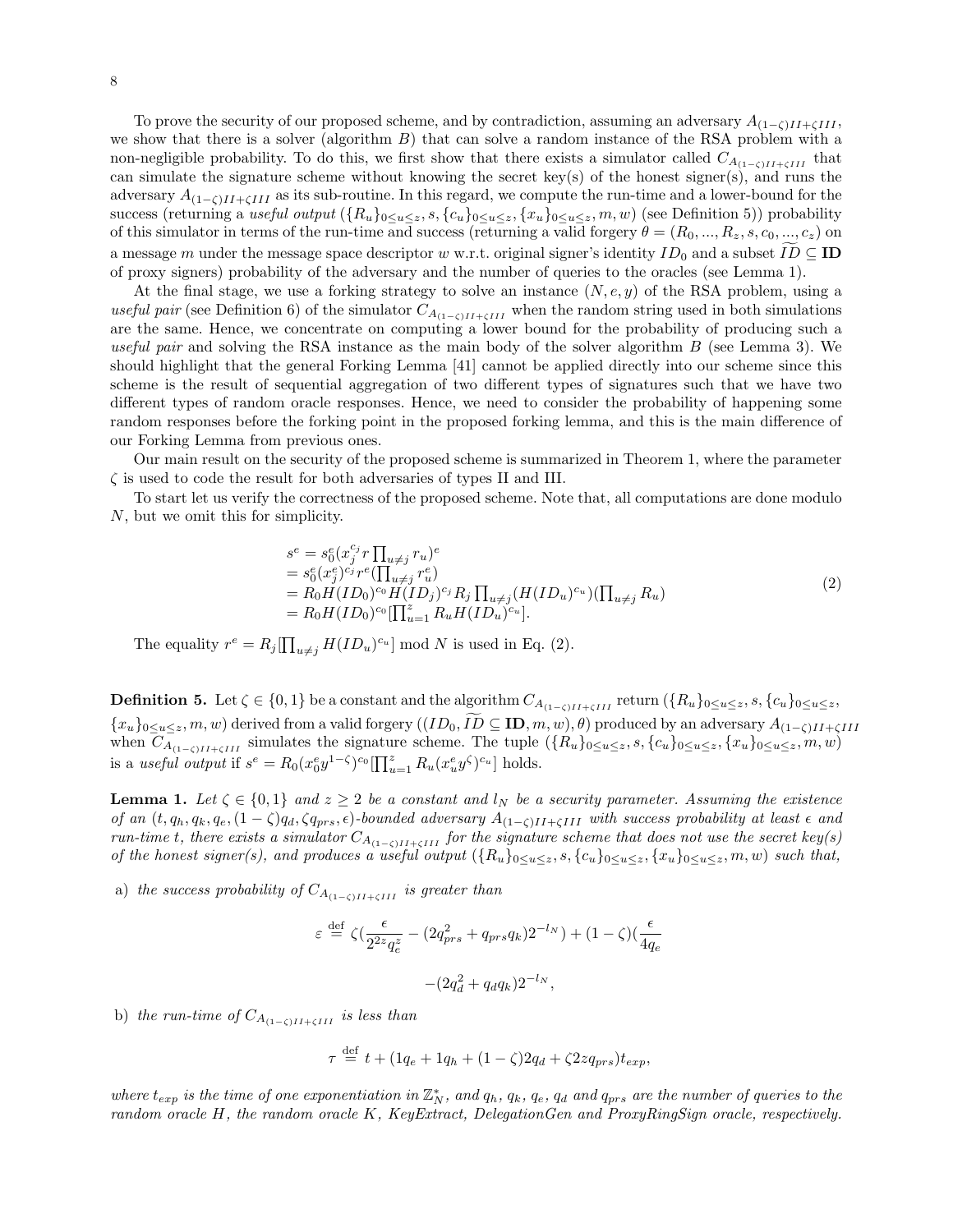*Proof.* Assume the existence of an  $(t, q_h, q_e, \zeta q_d, (1 - \zeta) q_{prs}, \epsilon)$ -bounded adversary  $A_{(1-\zeta)II+\zeta III}$  on the public data  $mpk = (N, e)$  which runs in time at most t, makes  $q_h$  queries to the random oracle H,  $q_k$  queries to the random oracle K,  $q_e$  queries to the KeyExtract,  $(1 - \zeta)q_d$  queries to the DelegationGen and  $\zeta q_{prs}$  queries to ProxyRingSign oracle, and can win the unforgeability game with probability at least  $\epsilon$ . The algorithm  $C_{A_{(1-\zeta)II+\zeta III}}$  maintains initially empty associative arrays  $T_K$ [.] and  $T$ [.], and answers  $A_{(1-\zeta)II+\zeta III}$ 's oracle queries as described below.

- K(Q) queries: If  $T_K[Q]$  is defined then  $C_{A_{(1-\zeta)II+\zeta III}}$  returns its value, otherwise  $C_{A_{(1-\zeta)II+\zeta III}}$  chooses  $T_K[Q] \stackrel{\$}{\leftarrow} \{0,1\}^{l_1}$ , and returns  $T_K[Q]$  to  $A_{(1-\zeta)II+\zeta III}$ . Note that, in DelegationGen  $Q = (R_0||w||\mathbf{ID}||11)$ and in ProxyRingSign  $Q = (R_u||\mathbf{ID}||\tilde{ID}||R_0||w||m||11)$ .
- $H(ID_u)$  queries: We employ Coron's technique [46] to obtain a tighter security bound when simulating H. If  $T[ID_u] = (b, x_u, X_u)$  then  $C_{A_{(1-\zeta)II+\zeta III}}$  returns  $X_u$ . If this entry is not yet defined, it chooses  $x_u \stackrel{\$}{\leftarrow} \mathbb{Z}_N^*$ and tosses a biased coin b so that  $b = 0$  with probability  $\beta$  and  $b = 1$  with probability  $1 - \beta$ . If  $b = 0$ , then  $C_{A_{(1-\zeta)II+\zeta III}}$  sets  $X_u = x_u^e \bmod N$ ; if  $b = 1$ , it sets  $X_u = x_u^e y \bmod N$ . It stores  $T[ID_u] \leftarrow (b, x_u, X_u)$ and returns  $X_u$  to  $A_{(1-\zeta)II+\zeta III}$ .
- KeyExtract queries for ID<sub>u</sub>: Algorithm C<sub>A(1−ζ)II+ζIII</sub> looks up T[ID<sub>u</sub>] = (b, x<sub>u</sub>, X<sub>u</sub>), if this entry is not yet defined, it performs a query  $H(ID_u)$ . If  $b = 0$ , then  $C_{A_{(1-\zeta)II+\zeta III}}$  returns  $x_u$ ; otherwise, it sets  $bad_{KE} \leftarrow true$  and aborts the execution of  $A_{(1-\zeta)II+\zeta III}$ .
- DelegationGen queries for  $(w, \text{ID})$  under identity  $ID_0$ : Algorithm  $C_{A_{II}}$  performs a query  $H(ID_0)$  and looks up  $T[ID_0] = (b, x_0, X_0)$ . If  $b = 0$ , then  $C_{A_{II}}$  simulates the delegation of  $ID_0$  with the DelegationGen algorithm  $\sigma_0 \leftarrow DelegationGen(Para, mpk, x_0, w, \mathbf{ID})$  since  $C_{A_{II}}$  knows  $x_0$ , the original signer's secret key. If  $b = 1$ ,  $C_{A_{II}}$  first chooses  $c_0 \stackrel{\$}{\leftarrow} \{0,1\}^{l_1}$  and  $s_0 \stackrel{\$}{\leftarrow} \mathbb{Z}_N^*$  and computes  $R_0 \leftarrow s_0^e X_0^{-c_0}$  mod N. If  $T_K[R_0||w||\text{ID}||11]$  has already been defined, then  $C_{A_{II}}$  sets  $bad_{DG} \leftarrow true$  and halts; otherwise, it sets  $T_K[R_0||w||\mathbf{ID}||11] \leftarrow c_0$ , and returns  $\sigma_0 = (R_0, s_0, c_0)$  to the adversary  $A_{II}$ .
- ProxyRingSign queries for a message m w.r.t.  $\overline{ID}$ : Adversary  $A_{III}$  provides a delegation  $\sigma_0$  on a message space descriptor w and an identity set **ID**. Algorithm  $C_{A_{III}}$  first checks if the delegation for  $(w, \text{ID})$ is valid under identity  $ID_0$ , if  $m \in w$  and if  $ID \subseteq ID$ . If so,  $C_{A_{III}}$  proceeds as follows. If  $b_u = 0$ for some  $1 \leq u \leq z$ ,  $C_{A_{III}}$  knows some  $x_u$  and can generate a valid proxy ring signature following ProxyRingSign algorithm. If for all  $1 \le u \le z$ , we have  $b_u = 1$ ,  $C_{A_{III}}$  for  $1 \le u \ne j \le z$  chooses  $r_u \stackrel{\$}{\leftarrow} \mathbb{Z}_N^*$ , and computes  $R_u = r_u^e \mod N$  and  $c_u = K(R_u||\mathbf{ID}||\widetilde{ID}||R_0||w||m||11)$  by querying to oracle K. Next,  $C_{A_{III}}$  selects  $c_j \stackrel{\$}{\leftarrow} \{0,1\}^{l_1}$  and  $\hat{s} \stackrel{\$}{\leftarrow} \mathbb{Z}_N^*$ , and computes  $R_j \leftarrow \hat{s}^e X_j^{-c_j} \prod_{u \neq j} (R_u^{-1} X_u^{-c_u}) \mod N$ and  $s = s_0\hat{s}$ . If  $T_K[R_j||\mathbf{ID}||ID||R_0||w||m||11]$  has already been defined, then  $C_{A_{III}}$  sets  $bad_{PS} \leftarrow true$ and halts; otherwise, it sets  $T_K[R_j||\mathbf{D}||R_0||w||n||11] \leftarrow c_j$  and returns the proxy ring signature  $\theta = (R_0, ..., R_z, s, c_0, ..., c_z)$  on the message m and the message space descriptor w w.r.t. original signer's identity  $ID_0$  and two identity sets **ID** and  $ID$  for proxy signers.

To lower-bound the probability that  $C_{A_{(1-\zeta)II}+\zeta III}$  does not abort at answering to queries of  $A_{(1-\zeta)II}+\zeta III$ , we need to compute  $\eta = (1 - \zeta) \Pr[\neg bad_{KE}] \Pr[\neg bad_{KE}] + \zeta \Pr[\neg bad_{KE}] \Pr[\neg bad_{FS}] \neg bad_{KE}]$ , where events  $bad_{KE}$ ,  $bad_{DG}$  and  $bad_{PS}$  indicate that  $C_{A_{(1-\zeta)II+\zeta III}}$  aborts in signature simulation as a result of any of  $A_{(1-\zeta)I1+\zeta III}$ 's KeyExtract, DelegationGen and ProxyRingSign queries, respectively. These probabilities are computed as follows.

Claim 1.  $\Pr[\neg bad_{KE}] \geq \beta^{q_E}$ .

Proof. Pr[¬bad<sub>KE</sub>] is the probability that  $C_{A_{(1-\zeta)II+\zeta III}}$  does not abort as a result of  $A_{(1-\zeta)II+\zeta III}$ 's KeyExtract queries. The algorithm  $C_{A_{(1-\zeta)I}+\zeta III}$  aborts at answering to a KeyExtract query when  $bad_{KE}$ is set to true which means that  $b = 1$  for a given identity. The probability of this event is  $1 - \beta$ , so the probability that  $C_{A_{(1-\zeta)II+\zeta III}}$  does not abort for one KeyExtract query is  $\beta$ . Since  $A_{(1-\zeta)II+\zeta III}$  makes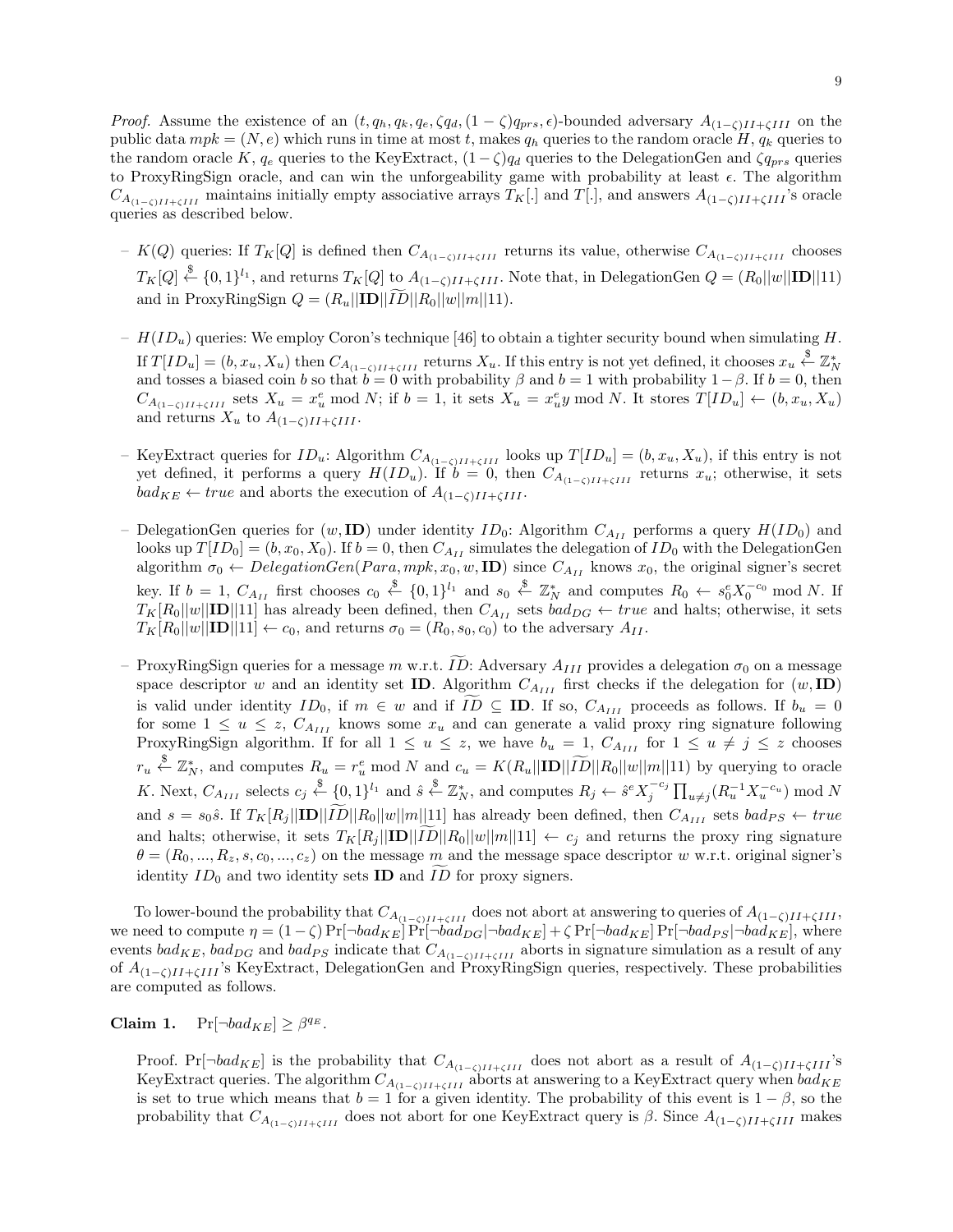at most  $q_e$  KeyExtract queries, the probability that  $C_{A_{(1-\zeta)II}+\zeta III}$  does not abort as a result of  $q_e$  KeyExtract queries is at least  $\beta^{q_e}$ .

# Claim 2.  $Pr[\neg bad_{DG} | \neg bad_{KE}] \ge 1 - q_d(q_d + q_k)2^{-l_N} - q_d^2 2^{-l_N}.$

Proof. Events  $\neg bad_{KE}$  and  $\neg bad_{DG}$  are independent, so  $Pr[\neg bad_{DG}|\neg bad_{KE}] = Pr[\neg bad_{DG}]$ . The value of  $Pr[\neg bad_{DG}]$  is the probability that  $C_{A_{II}}$  does not abort as a result of DelegationGen queries. The algorithm  $C_{A_{II}}$  aborts at answering to a DelegationGen query if  $bad_{DG}$  is set to true which means that there is a conflict in the table  $T_K$ . for these kinds of queries. The probability of finding a conflict in  $T_K$ . for one DelegationGen query  $(w, \text{ID})$  equals the probability that  $(R_0||w||\text{ID}||11)$  generated in a DelegationGen simulation has been occurred by chance in a previous query to the oracle  $K$ . Since there are at most  $q_k + q_d$  entries in the table  $T_K$ . for these kinds of queries and the number of  $R_0$ , uniformly distributed in  $\mathbb{Z}_N$ , is  $2^{l_N}$ , the probability of this event for one DelegationGen query is at most  $(q_d + q_k)2^{-l_N}$ . Hence, the probability of this event for  $q_d$  queries is at most  $q_d(q_d + q_k)2^{-l_N}$ . In addition, this probability includes the probability that  $C_{A_{II}}$  previously used the same randomness  $R_0$ , uniformly distributed in  $\mathbb{Z}_N$ , in one DelegationGen simulation. Since there are at most  $q_d$  DelegationGen simulations, this probability is at most  $q_d 2^{-l_N}$ . Therefore, for  $q_d$  DelegationGen queries the probability of this event is at most  $q_d^2 2^{-l_N}$ .

## Claim 3. Pr[¬bad<sub>PS</sub>|¬bad<sub>KE</sub>] ≥ 1 –  $q_{prs}(q_{prs} + q_k)2^{-l_N} - q_{prs}^2 2^{-l_N}$ .

Proof. Events  $\neg bad_{KE}$  and  $\neg bad_{PS}$  are independent, so  $Pr[\neg bad_{PS}|\neg bad_{KE}] = Pr[\neg bad_{PS}]$ . The value of  $Pr[\neg bad_{PS}]$  is the probability that  $C_{A_{III}}$  does not abort as a result of ProxyRingSign queries. The algorithm  $C_{A_{III}}$  aborts at answering to a ProxyRingSign query if  $bad_{PS}$  is set to true which means that there is a conflict in table  $T_K$ . for these kinds of queries. The probability of finding a conflict in  $T_K$ . ProxyRingSign query equals the probability that  $(R_i||\mathbf{ID}||R_0||w||n||11)$  generated in ProxyRingSign simulation has been occurred by chance in a previous query to the oracle  $K$ . Since there are at most  $q_k+q_{prs}$  entries in the table  $T_K$ . for these kinds of queries and the number of  $R_j$ , uniformly distributed in  $\mathbb{Z}_N$ , is  $2^{l_N}$ , the probability of this event for one ProxyRingSign is at most  $(q_{prs}+q_k)2^{-l_N}$ . Hence, the probability of this event for  $q_{prs}$  queries is at most  $q_{prs}(q_{prs} + q_k)2^{-l_N}$ . In addition, this probability includes the probability that  $C_{A_{III}}$  previously used the same randomness  $R_j$ , uniformly distributed in  $\mathbb{Z}_N$ , in one ProxyRingSign simulation. Since there are at most  $q_{prs}$  ProxyRingSign simulations, this probability is at most  $q_{prs}2^{-l_N}$ . Therefore, for  $q_{prs}$  ProxyRingSign queries the probability of this event is at most  $q_{prs}^2 2^{-l_N}$ .

Finally, it is assumed that  $A_{(1-\zeta)II+\zeta III}$  outputs a valid forgery  $\theta = (R_0, ..., R_z, s, c_0, ..., c_z)$  on a message m under message space descriptor  $w$  w.r.t. original signer's identity  $ID_0$  and proxy signers' identity sets ID and ID with probability at least  $\epsilon$  in time bound t. Since the forgery is valid, we have

$$
s^{e} = R_0 H(ID_0)^{c_0} \left[ \prod_{u=1}^{z} R_u H(ID_u)^{c_u} \right],
$$

and  $A_{II}$  has not asked  $(w, \mathbf{ID})$  from DelegationGen algorithm under original signer's identity  $ID_0$  and  $A_{III}$  has not asked the message m from ProxyRingSign algorithm under proxy signer's identity set  $ID \subseteq ID$ . In addition, a valid forgery has to contain one uncorrupted identity or z uncorrupted identities for  $A_{II}$  and  $A_{III}$ , respectively. These probabilities are computed as follows.

**Claim 4.** The probability that  $A_{II}$  outputs a valid forgery including one uncorrupted identity is at least  $\epsilon(1-\beta).$ 

Proof. It is assumed that  $A_{II}$  outputs a valid forgery with probability at least  $\epsilon$ . The probability that a valid forgery contains one uncorrupted identity is  $1 - \beta$ . The probability of existence of one honest identity with  $b = 1$  is  $1 - \beta$ . Therefore, the probability that  $A_{II}$  outputs a valid forgery containing one uncorrupted identity is at least  $\epsilon(1 - \beta)$ .

**Claim 5.** The probability that  $A_{III}$  outputs a valid forgery including z uncorrupted identities is at least  $\epsilon (1-\beta)^z$ .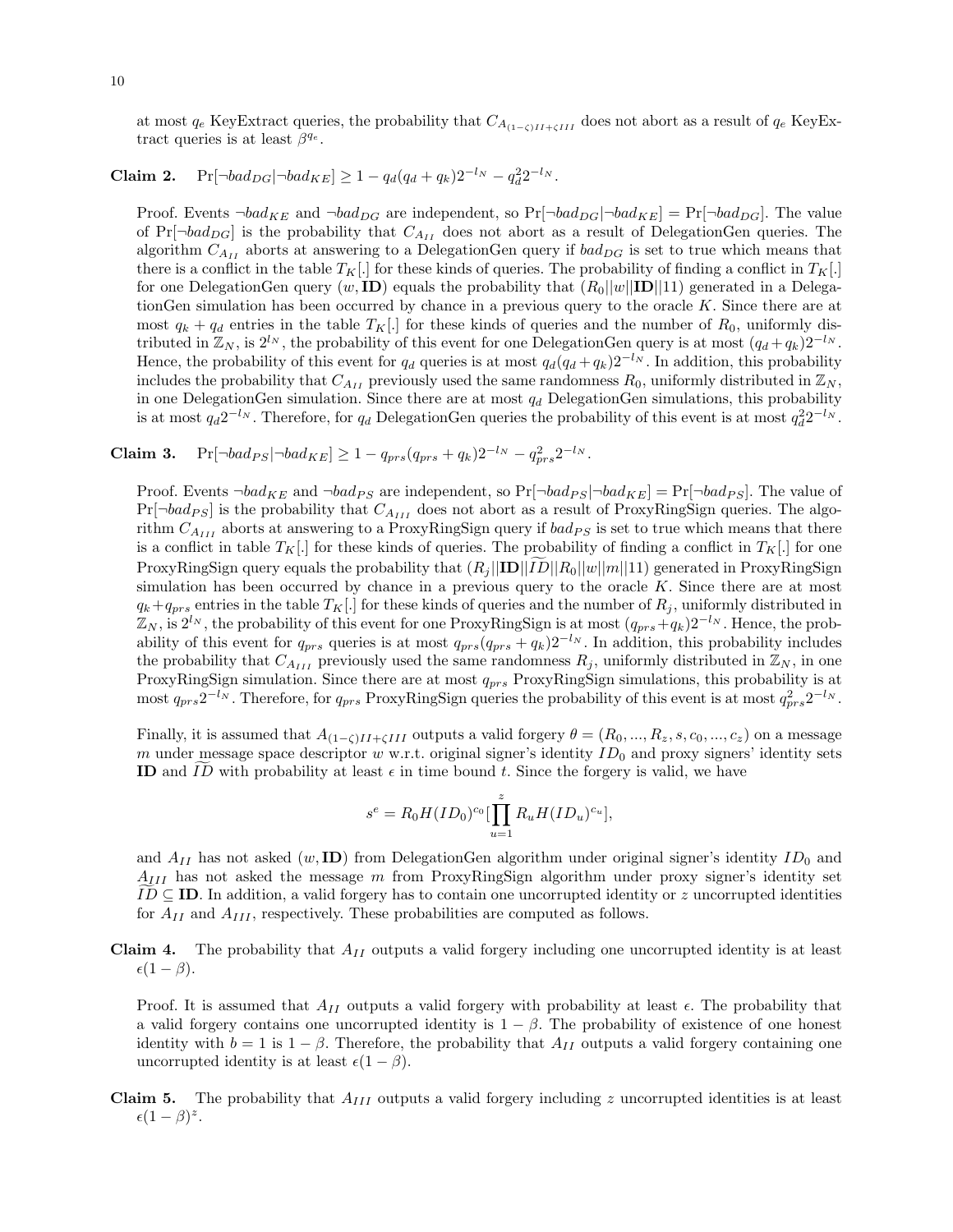Proof. The proof is similar to the proof of Claim 4.

Therefore, the probability that  $C_{A_{(1-\zeta)II+\zeta III}}$  returns a useful output is at least  $\epsilon((1-\zeta)(1-\beta)+\zeta(1-\zeta))$  $(\beta)^{z}$ ) $\eta \geq \epsilon((1-\zeta)(1-\beta)+\zeta(1-\beta)^{z})\beta^{q_e} - ((1-\zeta)q_d((2q_d+q_k)2^{-l_N})-\zeta q_{prs}(2q_{prs}+q_k)2^{-l_N}).$  The value of  $\beta^{q_e}(1-\beta)$  is maximized for  $\beta = \frac{q_e}{q_e+1}$ . With substituting the value of  $\beta$ , we obtain  $\beta^{q_e}(1-\beta) = (\frac{q_e}{q_e+1})^{q_e} \frac{1}{q_e+1}$  $\frac{1}{q_e}(1-\frac{1}{q_e+1})^{1+q_e}$ . If  $q_e=0$ , this value is 1 and  $(1-\frac{1}{q_e+1})^{1+q_e}$  is a monotonically increasing sequence for  $q_e \geq 1$ . Therefore, the lower bound of  $\beta^{q_e}(1-\beta)$  is  $\frac{1}{4q_e}$ . Similarly, the value of  $\beta^{q_e}(1-\beta)^z \geq \frac{1}{2^{2z}q_e^z}$ .

To estimate the required time of  $C_{A_{(1-\zeta)II}+\zeta III}$  in returning a useful output, the required time  $t_C$  in which  $C_{A_{(1-\zeta)I}+\zeta III}$  answers  $A_{(1-\zeta)II+\zeta III}$ 's queries is computed as follows. Since it is assumed that a (multi-) exponentiation in  $\mathbb{Z}_N$  takes time  $t_{exp}$  while all other operations take zero time, each random oracle or KeyExtract query takes at most one exponentiation, a delegation simulation takes 2 exponentiations, and a proxy ring signature simulation takes 2z exponentiations, we therefore have that  $t<sub>C</sub> \leq (1q<sub>e</sub> + 1q<sub>h</sub> + (1-q<sub>h</sub>))$  $\zeta$ )2q<sub>d</sub> +  $\zeta$ 2zq<sub>prs</sub>)t<sub>exp</sub>.

Finally,  $C_{A_{(1-\zeta)I}+\zeta III}$  performs additional random oracle queries  $H(ID_u)$  for identities in the forgery to find  $T[ID_u] = (b, x_u, X_u)$  for them, and returns  $(\{R_u\}_{0 \le u \le z}, s, \{c_u\}_{0 \le u \le z}, \{x_u\}_{0 \le u \le z}, m, w)$  with probability at least  $\zeta \left( \frac{\epsilon}{2^{2z}q_e^2} - \left( 2q_{prs}^2 + q_{prs}q_k \right) 2^{-l_N} \right) + (1-\zeta) \left( \frac{\epsilon}{4q_e} - \left( 2q_d^2 + q_dq_k \right) 2^{-l_N} \right)$  in time bound  $t + (1q_e + 1q_h + (1-\zeta))$  $\zeta$ )2q<sub>d</sub> +  $\zeta$ 2zq<sub>prs</sub>)t<sub>exp</sub>.

Also, in what follows we will be needing the following Splitting lemma.

**Lemma 2.** [47]. Let  $A \subset X \times Y$  such that  $Pr[(x, y) \in A] \ge \delta$ . For any  $\alpha < \delta$ , define  $B = \{(x, y) \in A\}$  $X \times Y | \Pr_{y' \in Y}[(x, y') \in A] \ge \delta - \alpha \}$  and  $\overline{B} = (X \times Y) \setminus B$ , then the following statements hold:

 $-{\rm Pr}[B] > \alpha$  $- \forall (x, y) \in B, \Pr_{y' \in Y} [(x, y') \in A] \ge \delta - \alpha$  $- \Pr[B|A] \geq \frac{\alpha}{\delta}.$ 

**Definition 6.** Let  $\zeta \in \{0,1\}$  be a constant. A pair of useful outputs  $(\{R_u\}_{0\leq u\leq z}, S, \{c_u\}_{0\leq u\leq z}, \{x_u\}_{0\leq u\leq z}, m,$ w) and  $({R'_u}_{0 \le u \le z}, s', {\lbrace c'_u}_{0 \le u \le z}, {\lbrace x'_u}_{0 \le u \le z}, m', w')$  is said to be a *useful pair* if  $R_u = R'_u, 0 \le u \le z, s \ne s'$ ,  $c_u \neq c'_u$  for one  $0 \leq u \leq z$  and  $c_u = c'_u$  other  $u, x_u = x'_u, 0 \leq u \leq z, m = m'$  and  $w = w'$  hold.

**Definition 7.** The probabilistic polynomial time algorithm  $C_{A_{(1-\zeta)I}+\zeta_{II}}$  at each run proceeds based on a random string  $\omega$  and answers  $\rho \stackrel{\text{def}}{=} (\rho_1, ..., \rho_{q_t})$  to the queries  $\mathcal{Q} \stackrel{\text{def}}{=} (Q_1, ..., Q_{q_t})$  made to the random oracle K. A pair of  $(\omega, \rho)$  is said to be a *successful pair* if  $C_{A_{(1-\zeta)I\uparrow\zeta III}}$  produces a useful output  $(\{R_u\}_{0\leq u\leq z}, s, \{c_u\}_{0\leq u\leq z},$  ${x_u}_{0\leq u\leq z}, m, w$  based on them.

**Lemma 3.** (A Forking Lemma). Let  $\zeta \in \{0,1\}$  be a constant, z and  $l_1$  be the number of proxy signers in a proxy ring and a security parameter, respectively. Also let  $K$  be a random oracle, and  $q_t$  be the total number of queries to K. It is assumed that  $C_{A_{(1-\zeta)II+\zeta III}}$  returns a useful output  $(\{R_u\}_{0\leq u\leq z}, s, \{c_u\}_{0\leq u\leq z}, \{x_u\}_{0\leq u\leq z}, m,$ w) with probability at least  $\varepsilon$  in time bound  $\tau$ . Then, a replay of  $C_{A_{(1-\zeta)II+\zeta III}}$  with the same random string and a different random oracle gives a useful pair in time  $t' \leq 2\tau$  with probability  $\epsilon' \geq \frac{\epsilon_1^2(1-2^{-l_1})}{8\pi}$  $\frac{-2}{8\pi}$ , where  $\epsilon_1 \geq \epsilon - (z+1)2^{-l_1}$  and  $\pi = \sum_{j=1}^{q_t-z-1} [\prod_{i=0}^{z-1} (q_t - i - j)].$ 

*Proof.* Consider the probabilistic polynomial time Turing machine  $C_{A_{(1-\zeta)I}+\zeta III}$  with a random string  $\omega$ , that answers to the queries  $\mathcal{Q} \stackrel{\text{def}}{=} (Q_1, ..., Q_{q_t})$  made to the random oracle K, and stores these queries and the corresponding answers  $\rho \stackrel{\text{def}}{=} (\rho_1, ..., \rho_{q_t})$  in the table  $T_K[.]$ . Let  $i_u \in \{1, ..., q_t\}$  be the index of  $c_u$  for  $0 \le u \le z$ , such that  $\rho_{i_u} = c_u$ . For a given value  $c_u$ , if there is no  $\rho_{i_u} = c_u$  in  $T_K[.]$ , we define  $i_u \stackrel{\text{def}}{=} \infty$ . By hypothesis, for a random choice of  $(\omega, \rho)$ ,  $C_{A_{(1-\zeta)II+\zeta III}}$  produces a useful output  $(\overline{\{R_u\}})_{0\leq u\leq z}$ ,  $\{c_u\}_{0\leq u\leq z}$ ,  $\overline{\{x_u\}}_{0\leq u\leq z}$ ,  $\overline{\{x_u\}}_{0\leq u\leq z}$ ,  $\overline{\{x_u\}}_{0\leq u\leq z}$ ,  $\overline{\{x_u\}}_{0\leq u\leq z}$ with probability at least  $\varepsilon$  in time bound  $\tau$ .

Since  $K$  is a random oracle, the probability of the event

$$
c_0 = K(R_0||w||\mathbf{ID}||11)
$$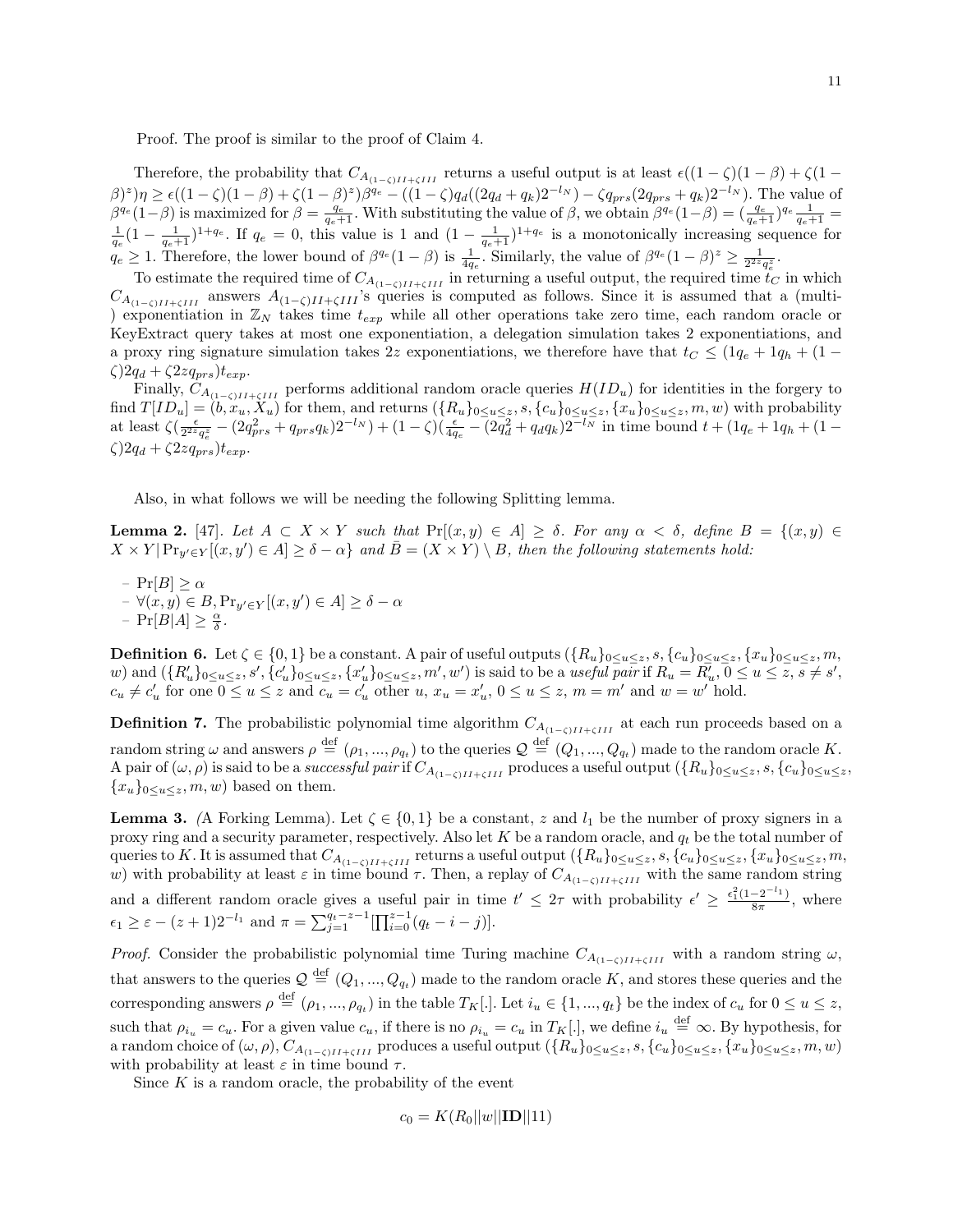### $c_u = K(R_u||ID||\widetilde{ID}||R_0||w||m||11)$

for  $1 \le u \le z$  is less than  $(z + 1)2^{-l_1}$ , unless they are asked during the attack. Hence, it is likely that the questions  $(R_u||\mathbf{ID}||\tilde{ID}||R_0||w||m||11)$  for  $1 \le u \le z$  and  $(R_0||w||\mathbf{ID}||11)$  are asked during a successful attack.

We define set  $\Upsilon$  as the set of successful pairs  $(\omega, \rho), \Upsilon = \{(\omega, \rho) | C_{A_{(1-\zeta)II+\zeta III}}(\omega) \text{ produces a useful output}\}$  $\& \infty \notin (i_0, ..., i_z)$ . The lower bound of probability of producing a useful output is  $\epsilon_1 = \Pr[\Upsilon] \geq \varepsilon - (z+1)2^{-l_1}$ , and let  $\kappa = \max\{i \in (i_0, ..., i_z)\}.$ 

We also define  $I_{z+1} = \{(i_0, ..., i_z) \mid 1 \leq i_u \leq q_t \& \forall u \neq v \; i_u \neq i_v \& i_0 < \max\{i_u \; \text{for} \; 1 \leq u \leq z\}\}\$  when  $\zeta = 1$ , and  $I_{z+1} = \{(i_0, ..., i_z) \mid 1 \leq i_u \leq q_t \& \forall u \neq v \ i_u \neq i_v \& i_0 > \max\{i_u \text{ for } 1 \leq u \leq z\}\}\$  when  $\zeta = 0$ .

Since  $C_{A_{(1-\zeta)II}+\zeta III}$  makes query to the random oracle K for a successful pair  $(\omega, \rho) \in \Upsilon$ , then we define set  $\Upsilon_i = \{(\omega, \rho) | C_{A_{(1-\zeta)II+\zeta III}(\omega)} \text{ produces a useful output } \& (i_0, ..., i_z) = i\}$  for all vectors  $i \in$  $I_{z+1}$  as a subset of  $\Upsilon$  in which query  $Q_{i_0} = (R_0||w||\mathbf{ID}||11)$  was made to random oracle K before one of queries  $Q_{i_u} = (R_u||\mathbf{ID}||ID||R_0||w||m||11)$  for  $1 \le u \le z$  when  $\zeta = 1$ , and when  $\zeta = 0$ , queries  $Q_{i_u}$  $(R_u||\mathbf{ID}||ID||R_0||w||m||11)$  for  $1 \le u \le z$  were made to random oracle K before query  $Q_{i_0} = (R_0||w||\mathbf{ID}||11)$ .

The cardinality of set  $I_{z+1}$  in both cases is  $\pi = \sum_{j=1}^{q_t-z-1} \prod_{i=0}^{z-1} (q_t-i-j)$ . This gives us a partition of  $\gamma$ in exactly  $\pi$  classes. Let I be the set consisting of most likely vectors  $\mathbf{i} \in I_{z+1}$ ,  $I = \{\mathbf{i} \in I_{z+1} | \Pr[\Upsilon'_{\mathbf{i}}|\Upsilon] \geq \frac{1}{2} \frac{1}{\pi}\}.$ Hence, for each  $i \in I$ ,  $\Upsilon_i$  is denoted as  $\Upsilon_i'$ , we have  $\Pr[\Upsilon_i'] = \Pr[\Upsilon_i' | \Upsilon] \Pr[\Upsilon] \geq \frac{\epsilon_1}{2\pi}$ .

With splitting the randomness  $\rho$  related to the oracle K as  $\rho' = (\rho_1, ..., \rho_{\kappa-1})$ , where  $\rho'$  denotes a vector of answers to all queries to the random oracle K before index κ. We employ Splitting Lemma, taking  $X = (\omega, \rho')$ ,  $Y = (\rho_{\kappa}, ..., \rho_{q_t}), A = \Upsilon'_{\pmb{i}}, \delta = \frac{\epsilon_1}{2\pi}$  and  $\alpha = \frac{\epsilon_1}{4\pi}$ . This lemma ensures the existence of a subset  $\Omega_{\pmb{i}}$  of executions  $(\omega, \rho)$  such that  $Pr[\Omega_i | Y_i'] \ge \frac{\alpha^2}{\delta} = \frac{1}{2}$  and for each  $(\omega, \rho) \in \Omega_i$ ,  $Pr_{(\rho'_k, \dots, \rho'_{q_t})}[(\omega, (\rho', \rho'_k, \dots, \rho'_{q_t})) \in Y_i'] \ge \delta - \alpha =$  $rac{\epsilon_1}{2\pi}$ .

Since  $\Upsilon'_i$  are disjoint, and we have  $\Pr_{(\omega,\rho)}[\exists i \in I \text{ s.t. } \Omega_i \cap \Upsilon'_i | \Upsilon] = \sum_{i \in I} \Pr[\Omega_i \cap \Upsilon'_i | \Upsilon] = \sum_{i \in I} \Pr[\Omega_i | \Upsilon'_i]$  $Pr[\Upsilon'_i|\Upsilon] \geq \frac{\sum_{i \in I} Pr[\Upsilon'_i|\Upsilon]}{2} \geq \frac{1}{4}.$ 

Let **i** denote a vector of a successful pair with probability at least  $\frac{1}{4}$ ,  $i \in I$  and  $(\omega, \rho) \in \Omega_i \cap \Upsilon'_i$ . If we replay the attack with fixed  $(\omega, \rho')$  and randomly chosen  $(\rho'_\kappa, ..., \rho'_{q_t})$ , we get another successful pair  $(\omega, (\rho', \rho'_\kappa, ..., \rho'_{q_t}))$  such that  $\rho_\kappa \neq \rho'_\kappa$  with probability  $\frac{\epsilon_1(1-2^{-l_1})}{2\pi}$  $\frac{-2}{2\pi}$ .

After two successful executions of  $C_{A_{(1-\zeta)II+\zeta III}}$ , the algorithm B obtains  $(\omega, (\rho', \rho_\kappa, ..., \rho_{q_t}))$  and  $(\omega, (\rho', \rho'_\kappa, ..., \rho_{q_t}))$  $(\mathcal{A}_{n}, \rho_{q_t}'), \rho_{i_u} \neq \rho_{i_u}'$  for  $\kappa \leq i_u \leq q_t$  which means that B obtains a useful pair  $(\{R_u\}_{0 \leq u \leq z}, S, \{c_u\}_{0 \leq u \leq z}, \{x_u\}_{0 \leq u \leq z}, m, w)$ and  $(\lbrace R_u' \rbrace_{0 \le u \le z}, s', \lbrace c_u' \rbrace_{0 \le u \le z}, \lbrace x_u' \rbrace_{0 \le u \le z}, m', w' \rbrace$  with probability  $\epsilon' \ge \frac{\epsilon_1^2 (1 - 2^{-l_1})}{8 \pi}$  $\frac{-2^{-i_1}}{8\pi}$ , where  $\epsilon_1 \geq \varepsilon - (z+1)2^{-l_1}$ ,  $\pi = \sum_{j=1}^{q_t-z-1} \left[ \prod_{i=0}^{z-1} (q_t - i - j) \right].$ 

The running time t' of B is twice that of  $C_{A_{(1-\zeta)II+\zeta III}}$ ,  $t' \geq 2\tau$ .

**Theorem 1.** If the RSA function associated to  $Kg_{rsa}$  is  $(t', \epsilon')$ -one-way, then the proposed signature scheme  $is (t, q_h, q_e, (1-\zeta)q_d, \zeta q_{prs}, \epsilon)$ -secure against  $(t, q_h, q_k, q_e, (1-\zeta)q_d, \zeta q_{prs}, \epsilon)$ -bounded adversary  $A_{(1-\zeta)II+\zeta III}$ for a constant  $\zeta \in \{0,1\}$  such that

$$
\epsilon' \ge \frac{\epsilon_1^2 (1 - 2^{-l_1})}{8 \sum_{j=1}^{q_k + (1 - \zeta) q_d + \zeta q_{prs} - z - 1} \left[ \prod_{i=0}^{z-1} (q_k + (1 - \zeta) q_d + \zeta q_{prs} - i - j) \right]}} \n t' \le 2t + 2(1q_e + 1q_h + (1 - \zeta) 2q_d + \zeta 2zq_{prs}) t_{exp},
$$
\n(3)

where  $\epsilon_1 \ge \zeta(\frac{\epsilon}{2^{2z}q_e^z} - (2q_{prs}^2 + q_{prs}q_k)2^{-l_N}) + (1-\zeta)(\frac{\epsilon}{4q_e} - (2q_d^2 + q_dq_k)2^{-l_N} - (z+1)2^{-l_1}, t_{exp}$  is the time of an exponentiation in  $\mathbb{Z}_N^*$ , and z and  $l_1$  are the number of proxy signers in a proxy ring and a security parameter, respectively.

Proof. In the proof, we consider two cases for the forgery depending on type of adversaries. In the first case, we type II adversary, while in the second one type III adversary. Then, we show that the algorithm B can solve a random instance of the RSA problem  $(N, e, y)$  such that  $\gamma = y^{\frac{1}{e}}$  mod N.

**Case 1.** In this case, we consider adversaries of type II (i.e.,  $\zeta = 0$ ). According to Lemma 1,  $C_{A_{II}}$  returns a useful output  $({R_u}_{0 \le u \le z}, {s}, {c_u}_{0 \le u \le z}, {x_u}_{0 \le u \le z}, m, w)$  in time  $\tau = t + (1q_e + 1q_h + 2q_d)t_{exp}$  with probability at least  $\varepsilon = \frac{\epsilon}{4q_e} - (2q_d^2 + q_d q_k)2^{-l_N}$ . Then, the algorithm B, the RSA solver, will produce a useful pair of  $(\{R_u\}_{0\leq u\leq z}, s, \{c_u\}_{0\leq u\leq z}, \{x_u\}_{0\leq u\leq z}, m, w)$  and  $(\{R_u\}_{0\leq u\leq z}, s', c'_0, \{c_u\}_{1\leq u\leq z}, \{x_u\}_{0\leq u\leq z}, m, w)$ 

and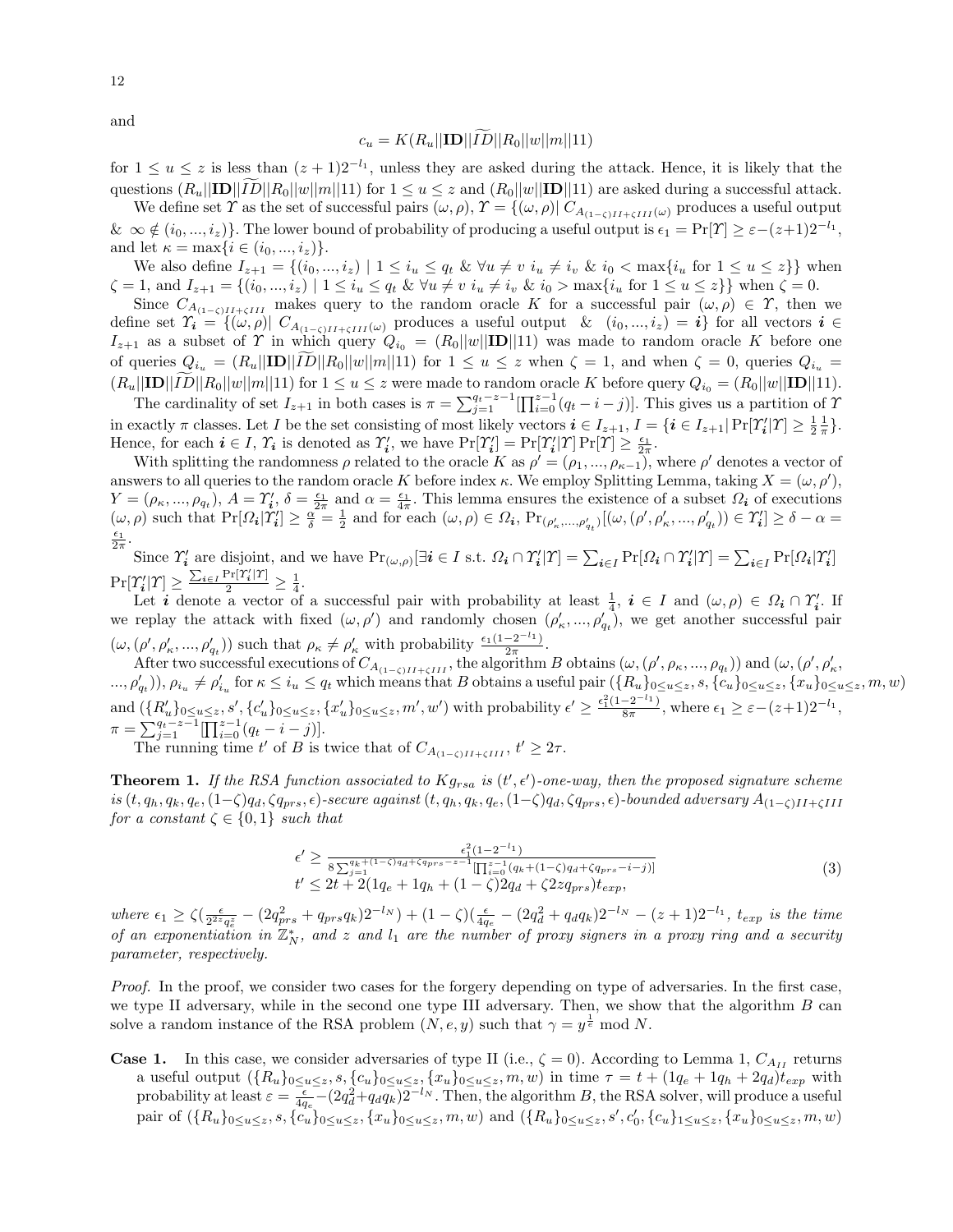with probability at least  $\epsilon' \geq \frac{(\frac{\epsilon}{4qe} - (2q_d^2 + q_dq_k)^{2^{-l}N} - (z+1)2^{-l_1})^2(1-2^{-l_1})}{2\epsilon^2(1-q^2)}$  $\frac{e^{-(2q_d+q_dq_k)2^{-N}-(z+1)2^{-1}}}{8\sum_{j=1}^{q_k+q_d-z-1}[\prod_{i=0}^{z-1}(q_k+q_d-i-j)]}$  in time  $t' \geq 2t+2(1q_e+1q_h+2q_d)t_{exp}$ (see Lemma 3). Since a useful pair contains two useful outputs, we have

$$
s^{e} = R_{0}(x_{0}^{e}y)^{c_{0}} \left[ \prod_{u=1}^{z} R_{u}x_{u}^{e_{u}c_{u}} \right]
$$

]

and

$$
s^{\prime e} = R_0(x_0^e y)^{c_0'} \left[ \prod_{u=1}^z R_u x_u^{e c_u} \right].
$$

By dividing the two aforementioned equations, we obtain  $(x_0^{(c'_0 - c_0)} \frac{s}{s'})^e = y^{(c_0 - c'_0)} \mod N$ . Since  $c_0 \neq c'_0 \in \{0,1\}^{l_1}$  and e is a prime of length strictly greater than  $l_1$ , we have  $e > (c_0 - c'_0)$  and therefore  $gcd(e, (c_0 - c'_0)) = 1$ . Using the extended Euclidean algorithm, one can find  $a, b \in \mathbb{Z}$  such that  $ae + b(c_0 - c'_0) = 1$ . Hence, we have  $y = y^{ae + b(c_0 - c'_0)} = (y^a (x_0^{(c'_0 - c_0)} \frac{s}{s'})^b)^e \mod N$ . Therefore, algorithm B outputs  $(y^a(x_0^{(c'_0-c_0)}\frac{s}{s'})^b)$  as the RSA inversion of y in time t' with probability  $\epsilon'$ .

**Case 2.** In this case, we consider adversaries of type III (i.e.,  $\zeta = 1$ ). According to Lemma 1,  $C_{A_{III}}$  returns a useful output  $(\{R_u\}_{0\leq u\leq z}, s, \{c_u\}_{0\leq u\leq z}, \{x_u\}_{0\leq u\leq z}, m, w)$  in time bound  $\tau = t + (1q_e + 1q_h + 2zq_{prs})t_{exp}$ with probability at least  $\varepsilon = \frac{\epsilon}{2^2 \sigma_q^2} - (2q_{prs}^2 + q_{prs}q_k)2^{-l_N}$ . Then, the algorithm B, the RSA solver, will produce a useful pair of  $({R_u}_{0 \le u \le z}, {s, \{c_u\}_{0 \le u \le z}, {x_u}\}_{0 \le u \le z}, m, w)$  and  $({R_u}_{0 \le u \le z}, {s', c'_\kappa}, {c_u}_{0 \le u \neq \kappa \le z},$  ${x_u}_{0 \le u \le z}, m, w$  with probability at least  $\epsilon' \ge (\frac{\frac{\epsilon}{2^{2z}q_c^z} - (2q_{prs}^2 + q_{prs}q_k)2^{-l}N - (z+1)2^{-l_1}}{\epsilon \sum_{i=1}^{p} (q_{prs}^2 + q_{prs} - z - 1)N!}$  $\frac{1}{8 \sum_{j=1}^{q_{k}+q_{pr}s-z-1}[\prod_{i=0}^{z-1}(q_{k}+q_{pr}s-i-j)]}$  in time  $t' \ge$  $2t + 2(1q_e + 1q_h + 2zq_{prs})t_{exp}$  (see Lemma 3). Since a useful pair contains two useful outputs, we have

$$
s^{e} = R_{0} x_{0}^{e c_{0}} \left[ \prod_{u=1}^{z} R_{u} (x_{u}^{e} y)^{c_{u}} \right]
$$

and

$$
s^{\prime e} = R_0 x_0^{e c_0} [(x_v^e y)^{c_v'} \prod_{1 \le u \ne v \le z} R_u (x_u^e y)^{c_u}].
$$

By dividing the two aforementioned equations, we obtain  $(x_v^{c_v-c_v'}\frac{s}{s'})^e = y^{(c_v'-c_v)} \mod N$ . Since  $c_v \neq c'_v \in \{0,1\}^{l_1}$  and e is a prime of length strictly greater than  $l_1$ , we have  $e > (c'_v - c_v)$  and therefore  $gcd(e, (c'_v - c_v)) = 1$ . Using the extended Euclidean algorithm, one can find  $a, b \in \mathbb{Z}$  such that  $ae + b(c'_v - c_v) = 1$ . Hence, we have  $y = y^{ae + b(c'_v - c_v)} = (y^a (x_v^{c_v - c'_v} \frac{s}{s'})^b)^e \mod N$ . Therefore, algorithm B can output  $(y^a(x_v^{c_v-c_v'}\frac{s}{s'})^b)$  as the RSA inversion of y in time t' with probability  $\epsilon'$ .

**Theorem 2.** The identity-based proxy ring signature scheme is  $(t, q_h, q_k, q_e, q_d, q_{prs}, \frac{1}{2})$ -PPSI-secure since the probability of D in guessing the identity of the proxy signer for a given signature  $\theta$ ,  $Pr[D(\theta) = ID_j]$  (where  $ID_j \in ID = \{ID_1, ID_2\}$ , is  $\frac{1}{2}$  against  $(t, q_h, q_k, q_e, q_d, q_{prs}, \epsilon)$ -bounded adversary  $D$ .

*Proof.* The distinguisher  $D$  issues a polynomially bounded number of random oracle, KeyExtract, DelegationGen and ProxyRingSign queries adaptively as explained in the forgery game.

Then, D chooses two honest identities  $ID_1$  and  $ID_2$  for proxy ring (D never make KeyExtract query for these two identities), and makes a DelegationGen and ProxyRingSign query on  $(w, ID)$  under an identity  $ID_0$  and on the message  $m \in w$  under the identity set  $\widetilde{ID} = \{ID_1, ID_2\} \subseteq ID$ , respectively. In response, C chooses  $j \stackrel{\$}{\leftarrow} \{1,2\}$ , runs KeyExtract for  $ID_0$  and  $ID_j$  to obtain their corresponding secret keys, then runs DelegationGen on  $(w, \text{ID})$  under an identity  $ID_0$  to obtain  $\sigma_0$  and returns  $\theta$   $\leftarrow$  $ProxyRingSign(Para, mpk, ID_0, ID, ID, (w, m, \sigma_0), x_j)$  to D. Finally, the distinguisher D outputs  $j' = j$ with probability  $\frac{1}{2}$ . To show the value of this probability, we compute the probability that  $ID_j$  generates valid values for  $R_1$  and  $R_2$  of  $\theta$  which are pairwise different. The probability of choosing different values for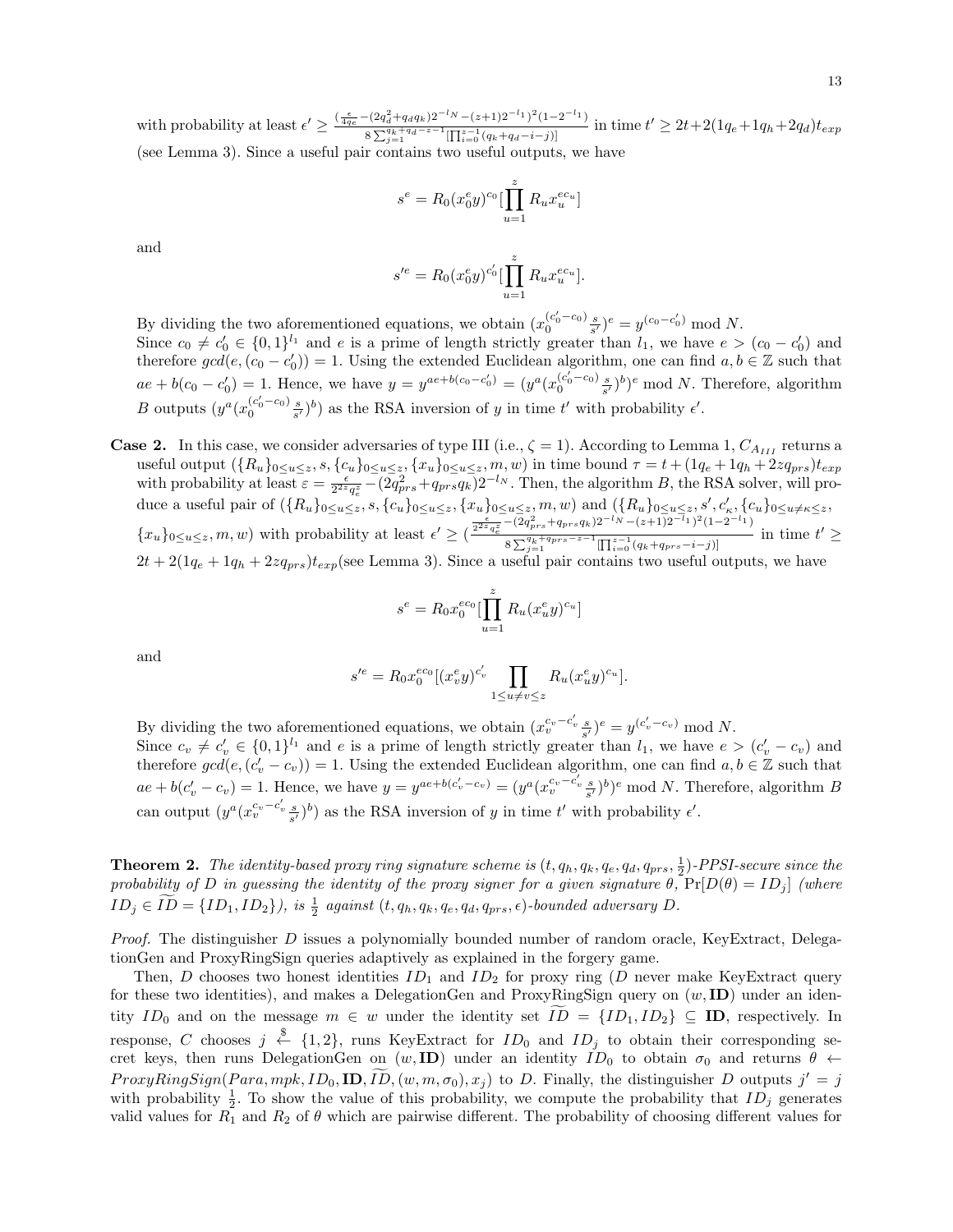Table 1. Comparison between our proposal and provably secure schemes

| Scheme                                 | DeleGen DeleVer PRSign |      |                                 | PRVer                                         | Sign                        | Hard                | ΙD |
|----------------------------------------|------------------------|------|---------------------------------|-----------------------------------------------|-----------------------------|---------------------|----|
|                                        | Cost                   | Cost | $\cos t$                        | Cost                                          | Size                        | problem  - based    |    |
| $\overline{\text{Ours}}$               | 2exp                   | 2exp | $ (2n+1)exp (n+2)exp$           |                                               | $ (n+2)\mathbb{Z}_N^* $ RSA |                     |    |
|                                        | $+1m_N$                |      | $ +1m_N + (2n+2)m_N +(n+2)m_N $ |                                               |                             |                     |    |
| Li et al. [28] $\lfloor 1 e_G \rfloor$ |                        | 2P   |                                 | $ (2n-1)e_G$ $ 2nP + (2n-2)m_{G_T} + 1e_G nG$ |                             | $ Bilinear  \times$ |    |
|                                        |                        |      |                                 |                                               |                             | Pairing             |    |

 $R_1$  and  $R_2$  is  $\frac{1}{2^l N-1} \frac{1}{2^l N-2}$ . Then, s is computed from random numbers  $r_u$  for  $u \neq j$  in  $R_u$  and r employed in  $R_j$ . The probability of generation of the proxy ring signature  $\theta = (R_0, R_1, R_2, s)$  is independent from the identity of the real signer  $ID_i$ , then, this probability is the same for two members in the set of proxy signers. Therefore, the probability of D in guessing the real signer is  $\frac{1}{2}$ .

### 4 Comparison

The comparison for some provably secure (identity-based) proxy ring signature schemes is summarized in Table 1. The comparison is in terms of  $DeleGen-Cost$ ,  $DeleVer-Cost$ ,  $PRSign-Cost$  and  $PRVer-Cost$ , dominating computational cost in delegation generation, delegation verification, proxy ring signature generation and proxy ring signature verification, respectively. In Table 1,  $P$ ,  $e_G$ ,  $m_{G_2}$ ,  $exp$  and  $m_N$  denote the pairing evaluation, exponentiation in group G, pairing multiplication in  $G_2$ , exponentiation in  $\mathbb{Z}_N^*$  and multiplication in  $\mathbb{Z}_N^*$ , respectively. For the sake of comparison it is assumed that other operations take zero time and  $z = n$ which means that  $ID = ID$ .

Since previous identity-based proxy ring signature schemes ([32–39]) do not support provable security, they are not considered in comparison. All Traditional proxy ring signature schemes [27–31] are based on bilinear pairings, where some schemes [29–31] do not support provable security, and the provably secure scheme [27] presented by Yu et al. is not secure as shown by J.S. Chou [31]. Hence, we just consider the only provably secure proxy ring signature scheme [28] proposed by Li et al. in comparison. As shown in Table 1, our scheme compared to Li et al.'s provably secure proxy ring signature scheme [28] has a proper advantage in efficiency since one pairing computation costs roughly 2.3 exponentiations according to the current MIRACL implementation [48], a 512-bit Tate pairing takes 20 ms whereas a 1024-bit prime modular exponentiation takes 8.8 ms at the same security level, and with considering the most costly operation, pairing computation, the cost of PRVer algorithm of Li et al.'s scheme is as 4.6 times as that of ours and the cost of DeleVer algorithm of Li et al.'s scheme is as 2.3 times as that of ours.

However, it is obvious that the size of our signature is increased due to the size of public parameters in RSA problem, this scheme is the first identity-based proxy ring signature scheme form RSA (widely used assumption) assumption. Furthermore, all (identity-based) proxy ring signatures are not resistant against proxy key exposure attack [40], while the proxy key exposure attack can not be applied to our scheme since it is sequential aggregation of delegation and proxy group's ring signature, and there is no proxy secret key stored in a less trusted device to be leaked.

### 5 Conclusion

In this paper, first, we formalized a security model for identity-based proxy ring signatures, then, we present the first provably secure identity-based proxy ring signature scheme. This scheme is the first identity-based proxy ring signature scheme from RSA, and consequently it is a response to the need of some companies for having identity-based proxy ring signature from RSA (sine they are reluctant to reinvesting in new implementation). Hence, it has a proper advantage in efficiency due to the avoiding pairing computations since the cost of each pairing computation is roughly that of 2.3 exponentiations. Furthermore, the proxy key exposure attack is not applicable to our scheme since it is generated based on sequential aggregation paradigm.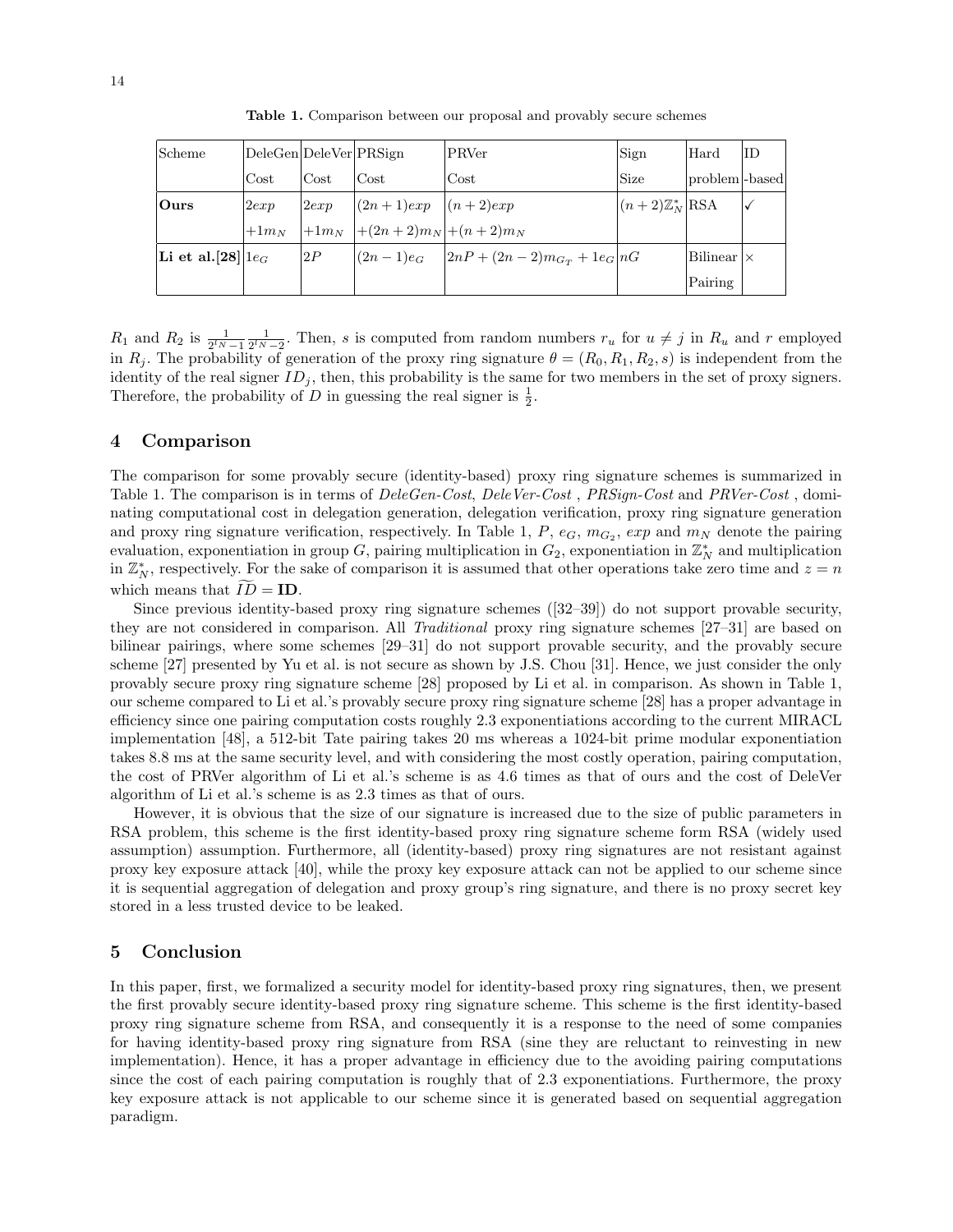## References

- 1. Shamir, A. (1985) Identity-based cryptosystems and signature schemes. Proc. of the 4th Annual Int. Cryptology Conf. on Advances in Cryptology-CRYPTO 1984, Santa Barbara, CA, USA, 19-22 August, pp. 47–53. Springer Berlin Heidelberg.
- 2. Choon, J. and Cheon, J. (2002) An identity-based signature from gap diffie-hellman groups. Proc. of the 6th Int. Workshop on Practice and Theory in Public Key Cryptography, Public Key Cryptography PKC 2003, Miami, FL, USA, 6-8 January, pp. 18–30. Springer Berlin Heidelberg.
- 3. Hess, F. (2002) Efficient identity based signature schemes based on pairings. Proc. of the 9th Annual Int. Workshop on Selected Areas in Cryptography (SAC 2002), Newfoundland, Canada, 15-16 August, pp. 216–231. Springer Berlin Heidelberg.
- 4. Barreto, P., Libert, B., McCullagh, N., and Quisquaterd, J. (2005) Efficient and provably-secure identity-based signatures and signcryption from bilinear maps. Proc. of the 11th Int. Conf. on the Theory and Application of Cryptology and Information Security, Aavances in Cryptology-ASIACRYPT 2005, Chennai, India, 4-8 December, pp. 515–532. Springer Berlin Heidelberg.
- 5. Boyen, X. (2008) The uber-assumption family. Proc. of the 2nd Int. Conf. on Pairing-Based Cryptography (Pairing 2008), Egham, UK, 1-3 September, pp. 39–56. Springer Berlin Heidelberg.
- 6. Mambo, M., Usuda, K., and Okamoto, E. (1996) Proxy signatures: Delegation of the power to sign messages. IEICE Transactions on Fundamentals of Electronics,Communications and Computer Sciences, 79, 1338–1354.
- 7. Shao, Z. (2009) Provably secure proxy-protected signature schemes based on RSA. Computers & Electrical Engineering, 35, 497–505.
- 8. Shao, Z. (2003) Proxy signature schemes based on factoring. Information Processing Letters, 85, 137–143.
- 9. Zhou, Y., Cao, Z., and Lu, R. (2005) Provably secure proxy-protected signature schemes based on factoring. Applied Mathematics and Computation, 164, 83–98.
- 10. Park, J. H., Kang, B. G., and Han, J. W. (2005) Cryptanalysis of Zhou et al.'s proxy-protected signature schemes. Applied Mathematics and Computation, 169, 192–197.
- 11. Liu, Y.-C., Wen, H.-A., Lin, C.-L., and Hwang, T. (2007) Proxy-protected signature secure against the undelegated proxy signature attack. Computers  $\mathcal B$  Electrical Engineering, 33, 177–185.
- 12. Hu, X., Xu, H., and Si, T. (2010) Analysis and improvement of proxy-protected signature secure against the undelegated proxy signature attack. Journal of Computational Information Systems, 6, 2997–3002.
- 13. Gu, C. and Zhu, Y. (2005) Provable security of ID-based proxy signature schemes. Proc. of the 3rd Int. Conf. on Networking and Mobile Computing (ICCNMC 2005), Zhangjiajie, China, 2-4 August, pp. 1277–1286. Springer Berlin Heidelberg.
- 14. Zhang, J. and Zou, W. (2007) Another ID-based proxy signature scheme and its extension. Wuhan University Journal of Natural Sciences, 12, 33–36.
- 15. Wu, W., Mu, Y., Susilo, W., Seberry, J., and Huang, X. (2007) Identity-based proxy signature from pairings. Proc. of the 4th Int. Conf. on Autonomic and Trusted Computing (ATC 2007), Hong Kong, China, 11-13 July, pp. 22–31. Springer Berlin Heidelberg.
- 16. Gu, C. and Zhu, Y. (2008) An efficient ID-based proxy signature scheme from pairings. Proc. of the 3rd SKLOIS Conf. on Information Security and Cryptology (Inscrypt 2007), Xining, China, 31 August- 5 September, pp. 40–50. Springer Berlin Heidelberg.
- 17. Ji, H., Wang, Y., Han, W., and Zhao, L. (2009) An identity-based proxy signature from bilinear pairings. Proc. of WASE Int. Conf. on Information Engineering (ICIE 2009), Taiyuan, Shanxi, 10-11 July, pp. 14–17. IEEE.
- 18. Xu, J., Zhang, Z., and Feng, D. (2005) ID-based proxy signature using bilinear pairings. Proc. of Parallel and Distributed Processing and Applications Workshops(ISPA 2005), Nanjing, China, 2-5 November, pp. 359–367. Springer Berlin Heidelberg.
- 19. Shim, K. (2006) An identity-based proxy signature scheme from pairings. Proc. of the 8th Int. Conf. on Information and Communications Security (ICICS 2006), Raleigh, NC, USA, 4-7 December, pp. 60–71. Springer Berlin Heidelberg.
- 20. Lu, R. and Cao, Z. (2005) Designated verifier proxy signature scheme with message recovery. Applied Mathematics and Computation, 169, 1237–1246.
- 21. Yu, Y., Xu, C., Zhang, X., and Liao, Y. (2009) Designated verifier proxy signature scheme without random oracles. Computers  $\mathcal{B}$  Mathematics with Applications, 57, 1352–1364.
- 22. Shim, K. (2011) Short designated verifier proxy signatures. Computers  $\mathscr$  Electrical Engineering, 37, 180–186.
- 23. Huang, X., Mu, Y., Susilo, W., Zhang, F., and Chen, X. (2005) A short proxy signature scheme: efficient authentication in the ubiquitous world. Proc. of Embedded and Ubiquitous Computing Workshops(EUC 2005), Nagasaki, Japan, 6-9 December, pp. 480–489. Springer Berlin Heidelberg.
- 24. Zhang, J., Liu, C., and Yang, Y. (2010) An efficient secure proxy verifiably encrypted signature scheme. Journal of Network and Computer Applications, 33, 29–34.